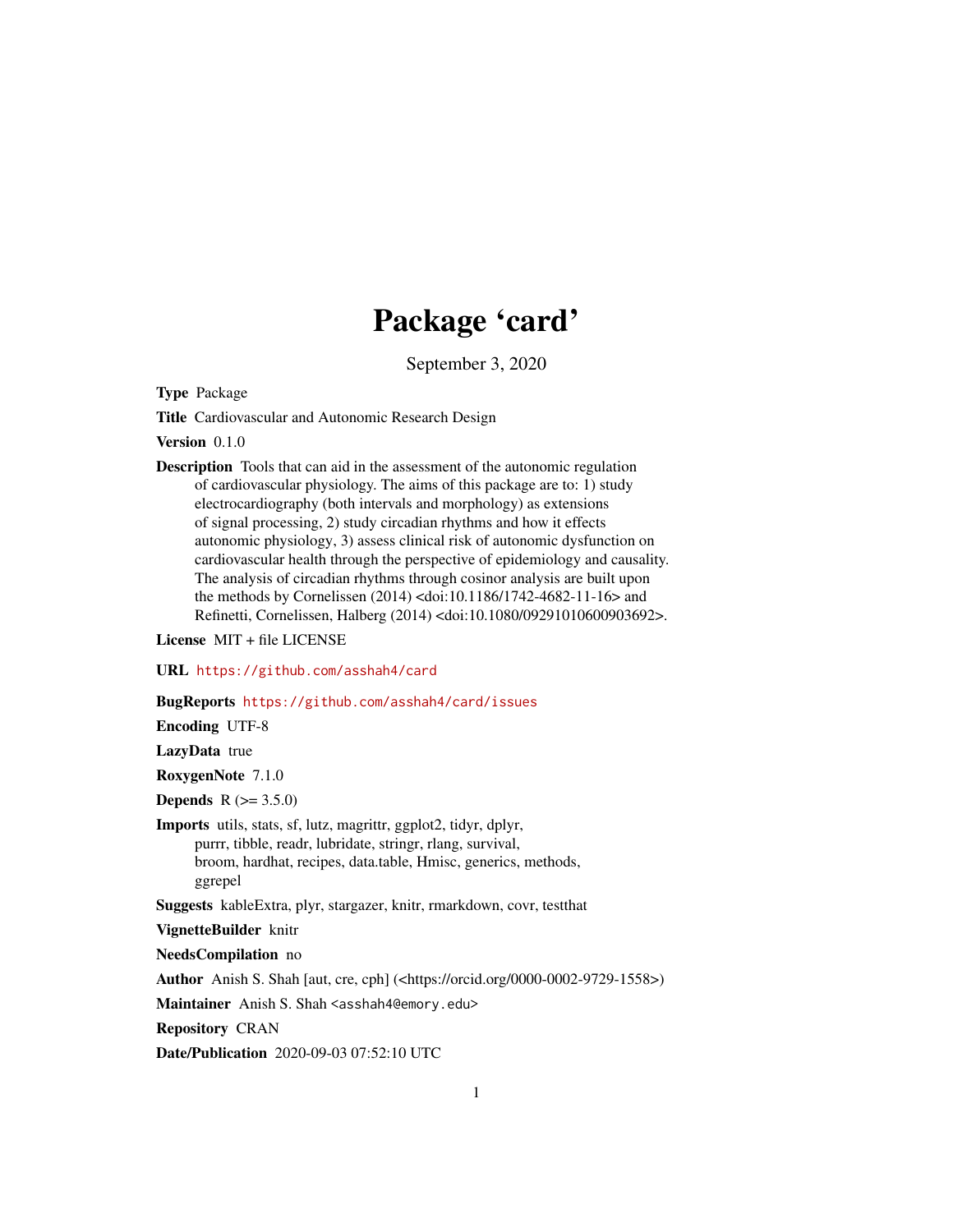## <span id="page-1-0"></span>R topics documented:

|      | $augment. cosinor \dots \dots \dots \dots \dots \dots \dots \dots \dots \dots \dots \dots \dots \dots \dots \dots$ |  |  |  |  |  |  |  |  |  |  |  |  |  | $\overline{2}$ |
|------|--------------------------------------------------------------------------------------------------------------------|--|--|--|--|--|--|--|--|--|--|--|--|--|----------------|
|      |                                                                                                                    |  |  |  |  |  |  |  |  |  |  |  |  |  | 3              |
|      |                                                                                                                    |  |  |  |  |  |  |  |  |  |  |  |  |  | $\overline{4}$ |
|      |                                                                                                                    |  |  |  |  |  |  |  |  |  |  |  |  |  | 5              |
|      |                                                                                                                    |  |  |  |  |  |  |  |  |  |  |  |  |  | 6              |
|      |                                                                                                                    |  |  |  |  |  |  |  |  |  |  |  |  |  | $\overline{7}$ |
|      |                                                                                                                    |  |  |  |  |  |  |  |  |  |  |  |  |  | $\overline{7}$ |
|      |                                                                                                                    |  |  |  |  |  |  |  |  |  |  |  |  |  | 8              |
|      |                                                                                                                    |  |  |  |  |  |  |  |  |  |  |  |  |  | 10             |
|      |                                                                                                                    |  |  |  |  |  |  |  |  |  |  |  |  |  | 10             |
|      |                                                                                                                    |  |  |  |  |  |  |  |  |  |  |  |  |  | 11             |
|      |                                                                                                                    |  |  |  |  |  |  |  |  |  |  |  |  |  | 12             |
|      |                                                                                                                    |  |  |  |  |  |  |  |  |  |  |  |  |  | 13             |
|      |                                                                                                                    |  |  |  |  |  |  |  |  |  |  |  |  |  | 13             |
|      |                                                                                                                    |  |  |  |  |  |  |  |  |  |  |  |  |  | 14             |
|      |                                                                                                                    |  |  |  |  |  |  |  |  |  |  |  |  |  | 15             |
|      |                                                                                                                    |  |  |  |  |  |  |  |  |  |  |  |  |  | 16             |
|      |                                                                                                                    |  |  |  |  |  |  |  |  |  |  |  |  |  | 17             |
|      |                                                                                                                    |  |  |  |  |  |  |  |  |  |  |  |  |  | 18             |
|      |                                                                                                                    |  |  |  |  |  |  |  |  |  |  |  |  |  | 19             |
|      |                                                                                                                    |  |  |  |  |  |  |  |  |  |  |  |  |  | 19             |
|      |                                                                                                                    |  |  |  |  |  |  |  |  |  |  |  |  |  | 20             |
| mims |                                                                                                                    |  |  |  |  |  |  |  |  |  |  |  |  |  | 20             |
|      |                                                                                                                    |  |  |  |  |  |  |  |  |  |  |  |  |  | 21             |
|      |                                                                                                                    |  |  |  |  |  |  |  |  |  |  |  |  |  | 21             |
|      |                                                                                                                    |  |  |  |  |  |  |  |  |  |  |  |  |  | 22             |
|      |                                                                                                                    |  |  |  |  |  |  |  |  |  |  |  |  |  | 23             |
|      |                                                                                                                    |  |  |  |  |  |  |  |  |  |  |  |  |  | 24             |
|      |                                                                                                                    |  |  |  |  |  |  |  |  |  |  |  |  |  | 24             |
|      |                                                                                                                    |  |  |  |  |  |  |  |  |  |  |  |  |  | 25             |
|      |                                                                                                                    |  |  |  |  |  |  |  |  |  |  |  |  |  | 26             |
|      |                                                                                                                    |  |  |  |  |  |  |  |  |  |  |  |  |  | 27             |
|      |                                                                                                                    |  |  |  |  |  |  |  |  |  |  |  |  |  | 28             |
|      |                                                                                                                    |  |  |  |  |  |  |  |  |  |  |  |  |  | 28             |
|      |                                                                                                                    |  |  |  |  |  |  |  |  |  |  |  |  |  | 29             |
|      |                                                                                                                    |  |  |  |  |  |  |  |  |  |  |  |  |  | 30             |

<span id="page-1-1"></span>augment.cosinor *Augment data with information from a* cosinor *object*

## Description

Augment accepts a cosinor model object and adds information about each observation in the dataset. This includes the predicted values in the .fitted column and the residuals in the .resid column. New columns always begin with a . prefix to avoid overwriting columns in original dataset.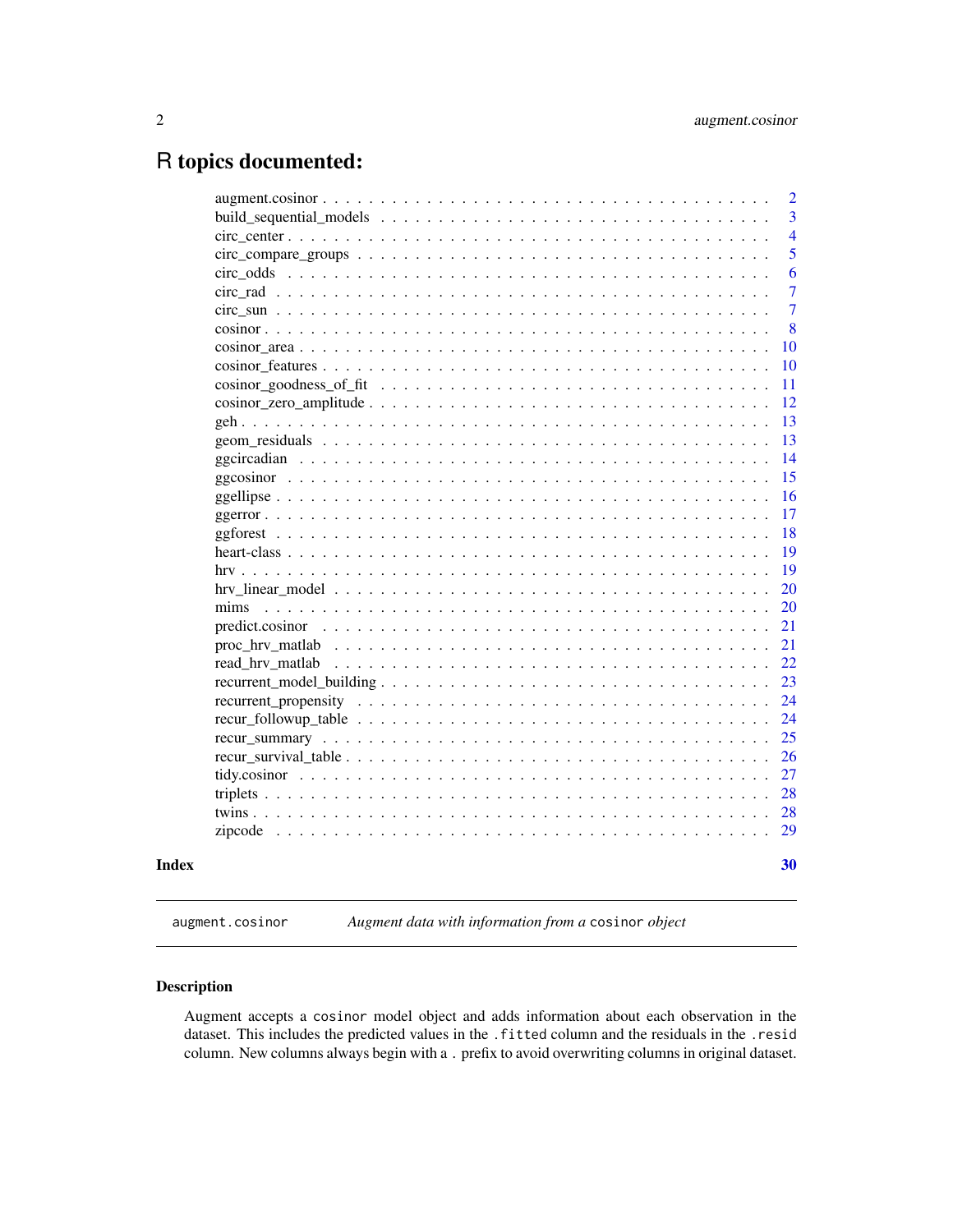#### <span id="page-2-0"></span>Usage

```
## S3 method for class 'cosinor'
augment(x, \ldots)
```
#### Arguments

|          | A cosinor object created by card:: cosinor () |
|----------|-----------------------------------------------|
| $\cdots$ | For extensibility                             |

#### Value

a tibble object

## See Also

Other cosinor: [cosinor\(](#page-7-1)), [ggcosinor\(](#page-14-1))

build\_sequential\_models

*Model Building*

## Description

Simplify the process of building multiple models in a sequential order. This is particularly helpful in epidemiological cases of testing effect of additional parameters. Every parameter should be theoretically a part of the causal model for the exposure-outcome relationship.

#### Usage

```
build_sequential_models(formula, data, exposure = NULL, engine = "lm")
```
## Arguments

| formula  | an object of class formula that shows the names of the outcomes (can be more<br>than 1) and the names of the predictors (which should contain the exposure<br>variable). |
|----------|--------------------------------------------------------------------------------------------------------------------------------------------------------------------------|
| data     | data frame or data table (or tibble) that contains the named variables                                                                                                   |
| exposure | Variable that is forced to be maintained in every model as a predictor.                                                                                                  |
| engine   | Set the "engine" or the regression tool that will be used                                                                                                                |

## Details

This is considering what is available with the modelr package and the tidymodels approach, and finding an in-between for the causality / epidemiology approach of building intentional, sequentional models. Expect changes in the process, and potential future dependencies on the tidymodels appraoches.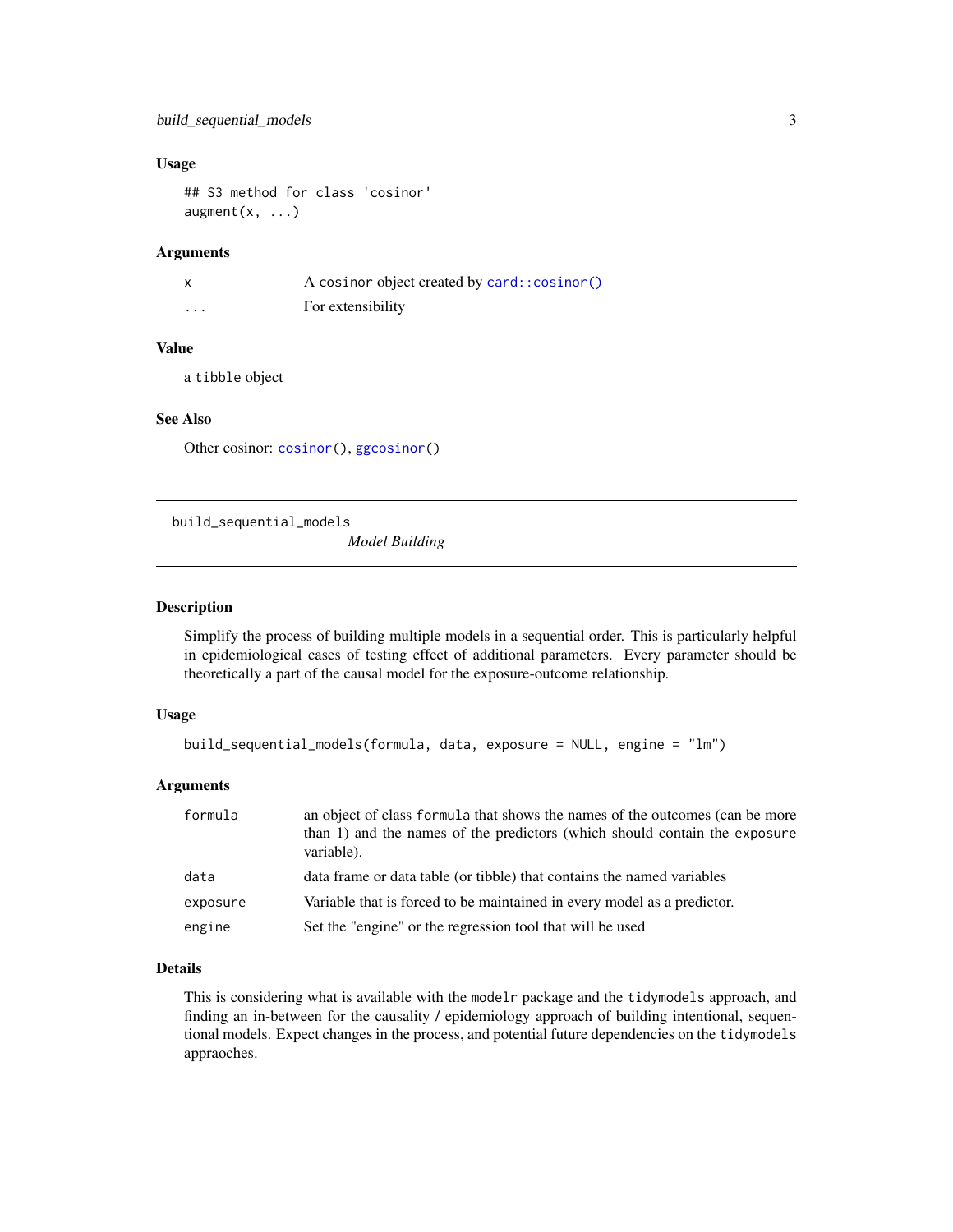## <span id="page-3-0"></span>Value

A tidy tibble of models. Each one will likely be grouped by its outcome, and then with sequential columns using increased/additive models. Each model, in a tidy format, will have two additional columns.

- outcomes identifies which outcome was used for the specific regression
- covar number of covariates used in sequence of predictors given, with exposure always being placed in position 1

#### Examples

```
data(geh)
f \leftarrow \text{svg\_mag} + \text{qrs\_tang} \sim \text{lab\_hba1c} + \text{bmi}build_sequential_models(f, data = geh)
```
circ\_center *Center Time Around a Zeitgeiber*

#### Description

Based on a centering time point, shifts a vector to a "before" and "after" system to help align multiple individuals to a universal time, like the sunrise or any other appropriate [zeitgeiber.](https://en.wikipedia.org/wiki/Zeitgeber) Originally intended to expand upon the [card::circ\\_sun](#page-0-0) function.

#### Usage

```
circ_center(times, zeitgeiber)
```
## Arguments

| times      | Vector of time series. The earliest time point is presumed to be the time series<br>onset. Built with the assumption that the duration would be approximately 24<br>hours (or less) to remove issues with circadian rhythms and repeat zeitgeibers |
|------------|----------------------------------------------------------------------------------------------------------------------------------------------------------------------------------------------------------------------------------------------------|
|            | (e.g. sunrise). Most importantly, the time series should be roughly equally<br>spaced, such as 1 hour apart.                                                                                                                                       |
| zeitgeiber | A single timestamp that should exist within the proposed times. It can be a<br>POSIX* variable or it can just be a character of a time stamp in an HMS format.<br>Its used to create a centering point.                                            |

#### Value

Vector of centered times around zeitgeiber. Function guesses units of time based on time series that is input (e.g. duration / number of events). It returns a vector of relative time in guessed units as double, which allows centering around the zeitgeiber (Z=0).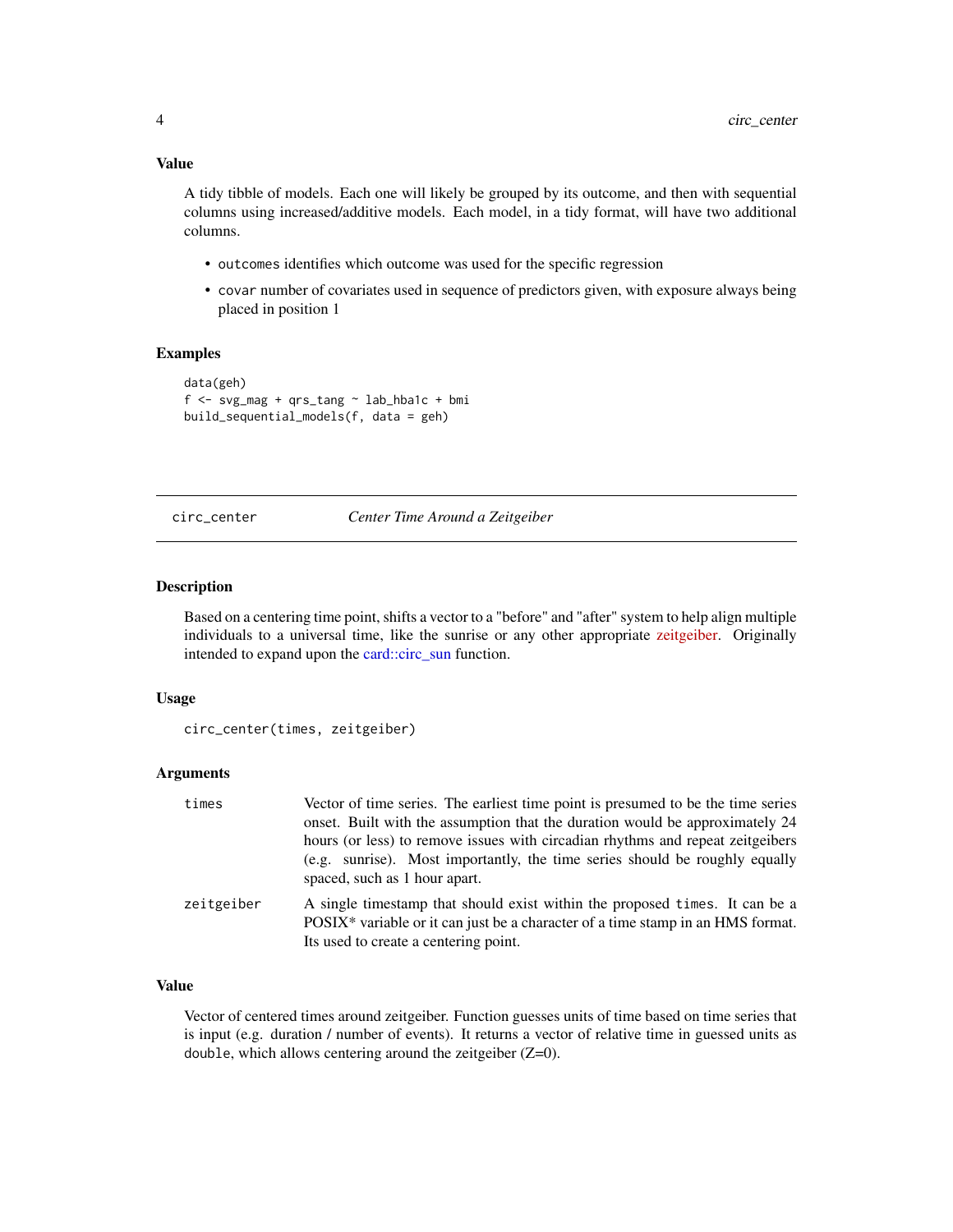## <span id="page-4-0"></span>circ\_compare\_groups 5

## Examples

```
data("twins")
df \leq subset(twins, patid == 7) # Single patient
times <- df$dyxtime
zeitgeiber <- as.POSIXct("2002-03-22 06:40:18", tz = "UTC")
df$zeit <- circ_center(times, zeitgeiber)
```
circ\_compare\_groups *Compare Repeated Measurements by Group*

## Description

Takes data and returns a summary table of continuous variable based on a categorical variable. This summary is repeat by time groups to help describe a circadian pattern.

## Usage

circ\_compare\_groups(data, x, y, time)

## Arguments

| data | Dataframe containing all the following variables                                                                                     |
|------|--------------------------------------------------------------------------------------------------------------------------------------|
| x    | Continuous variable of interest $(x - y)$                                                                                            |
| V    | Grouping variable to apply to the cvar $(x \sim y)$ . Must be binary for t-test, other-<br>wise will return data set without pyalues |
| time | Name of the time-dependent variable, usually hours                                                                                   |

## Details

Applies a simple data transformation to identify the summary statistics of the data frame by the stated variables. Results in a mean, standard deviation, and standard error term. This data is also used for making a t-test based table, which can then also be graphed in [card::ggcircadian.](#page-0-0)

## Value

Returns a dataframe that has the time variable, the categorical variable, and the statistics (including p-value) of the continuous variable

#### Examples

```
data("twins")
circ\_compare\_groups(data = twins, x = "rDYX", y = "sad\_cat", time = "hour")
```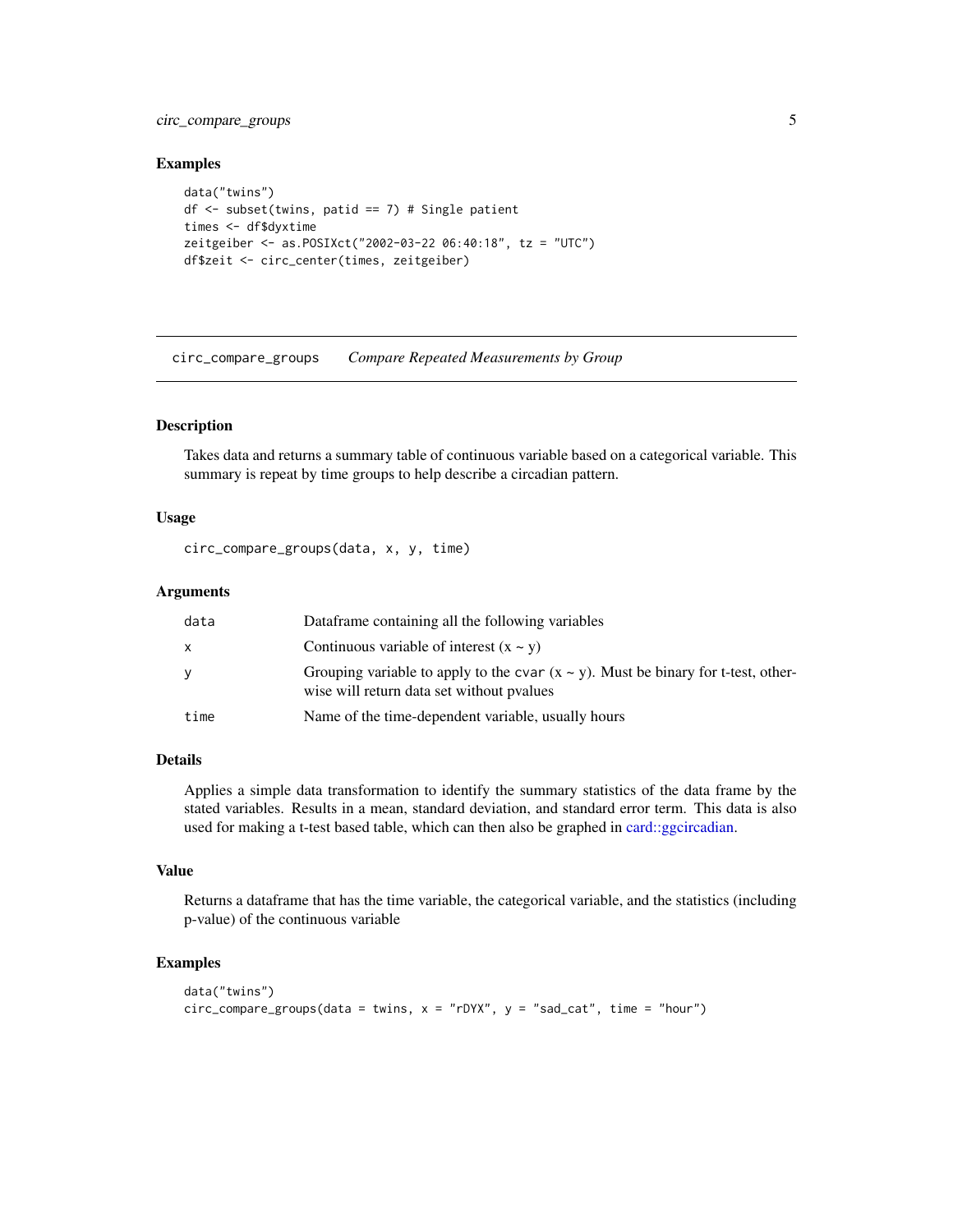<span id="page-5-0"></span>

Creates an OR table for each time point of data given, initially applied to any grouping variable (particularly hour/time of day).

## Usage

circ\_odds(data, time, outcome, covar)

## Arguments

| data    | Dataframe containing subsequent columns                                     |
|---------|-----------------------------------------------------------------------------|
| time    | Column name that contains the grouping variable of time                     |
| outcome | Column name that identifies the per-row outcome, binary                     |
| covar   | Vector of independent variables names. First variable needs to be exposure. |

## Details

This function creates an OR table based on the covariate names supplied. It requires that there is an appropriate outcome variable selected. It performs a logistic regression. This model does not allow for conditioning variables (yet).

#### Value

A data frame of odds ratios

## Examples

```
# Data
data(twins)
# Create odds ratio tables by hour of day for covariate of interest
```

```
ot <- circ_odds(twins, "hour", "sad_bin", "rDYX")
```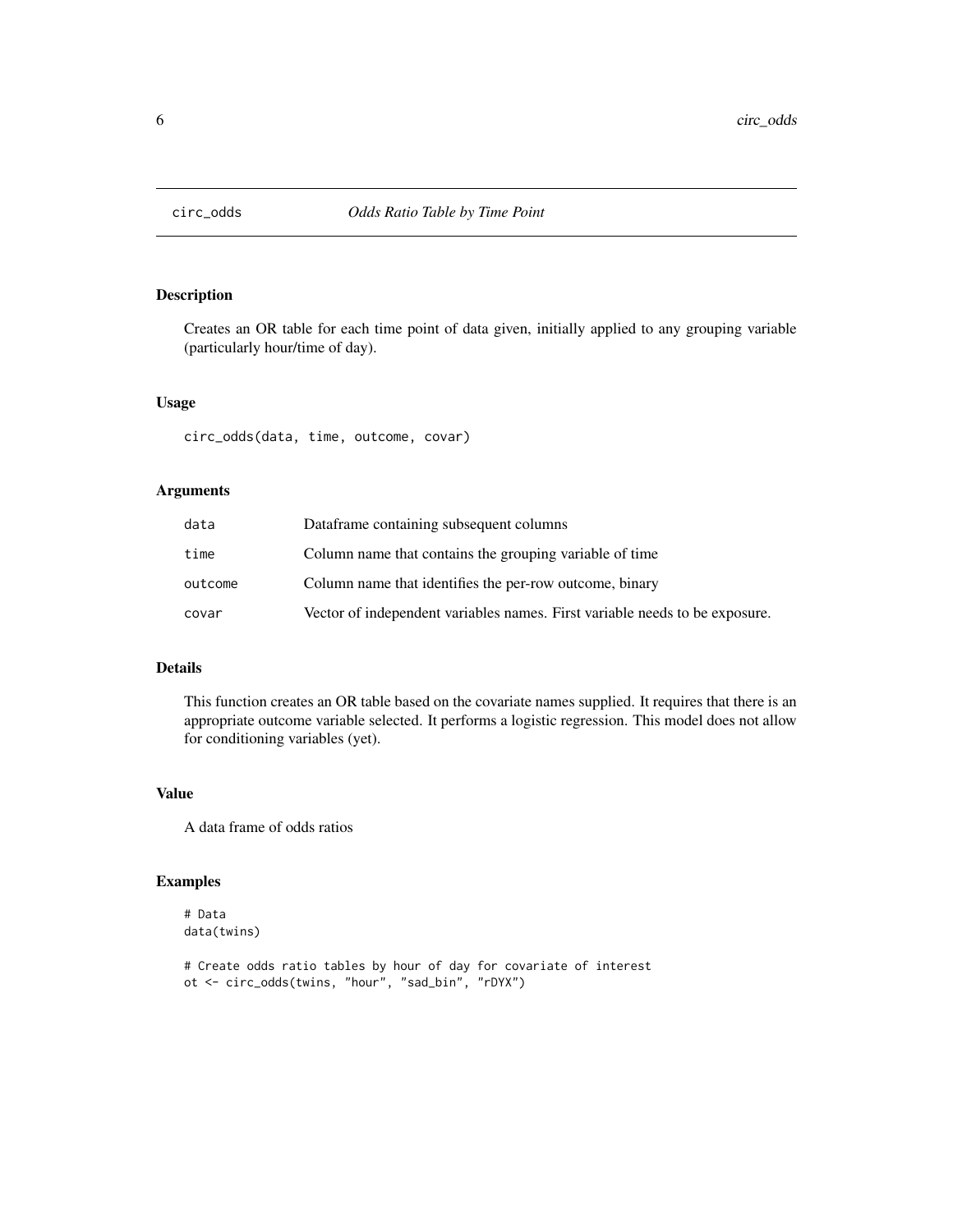<span id="page-6-0"></span>

Converts a time unit to radians given a known period. Allows for vectorization.

## Usage

circ\_rad(t, period)

## Arguments

|        | vector of time units                     |
|--------|------------------------------------------|
| period | period of the time units (e.g. 24 hours) |

## Details

This function supports other centering functions to study time series.

## Value

Vector converted into radians

circ\_sun *Sunrise and Sunset Times*

## Description

Gets sunrise and sunset times based on date and location using the algorithm by the [United States](http://www.edwilliams.org/sunrise_sunset_algorithm.htm) [Naval Observatory.](http://www.edwilliams.org/sunrise_sunset_algorithm.htm) Uses the sensible default of official zenith for calculations. Requires geographic position in latitude and longitude to calculate sunrise or sunset. Uses the function [lutz::tz\\_lookup\\_coords.](#page-0-0)

## Usage

```
circ_sun(date, lat, lon, zenith = "official", sunset = FALSE)
```
#### Arguments

| date | Vector of dates to calculate sun times for                                                                                                       |
|------|--------------------------------------------------------------------------------------------------------------------------------------------------|
| lat  | Latitude vector in degrees (e.g. Atlanta is 33.749), with negative values repre-<br>senting south. Each date must have a corresponding latitude. |
| lon  | Longitude vector in degrees (e.g. Atlanta is -84.388), with negative values rep-<br>resenting west                                               |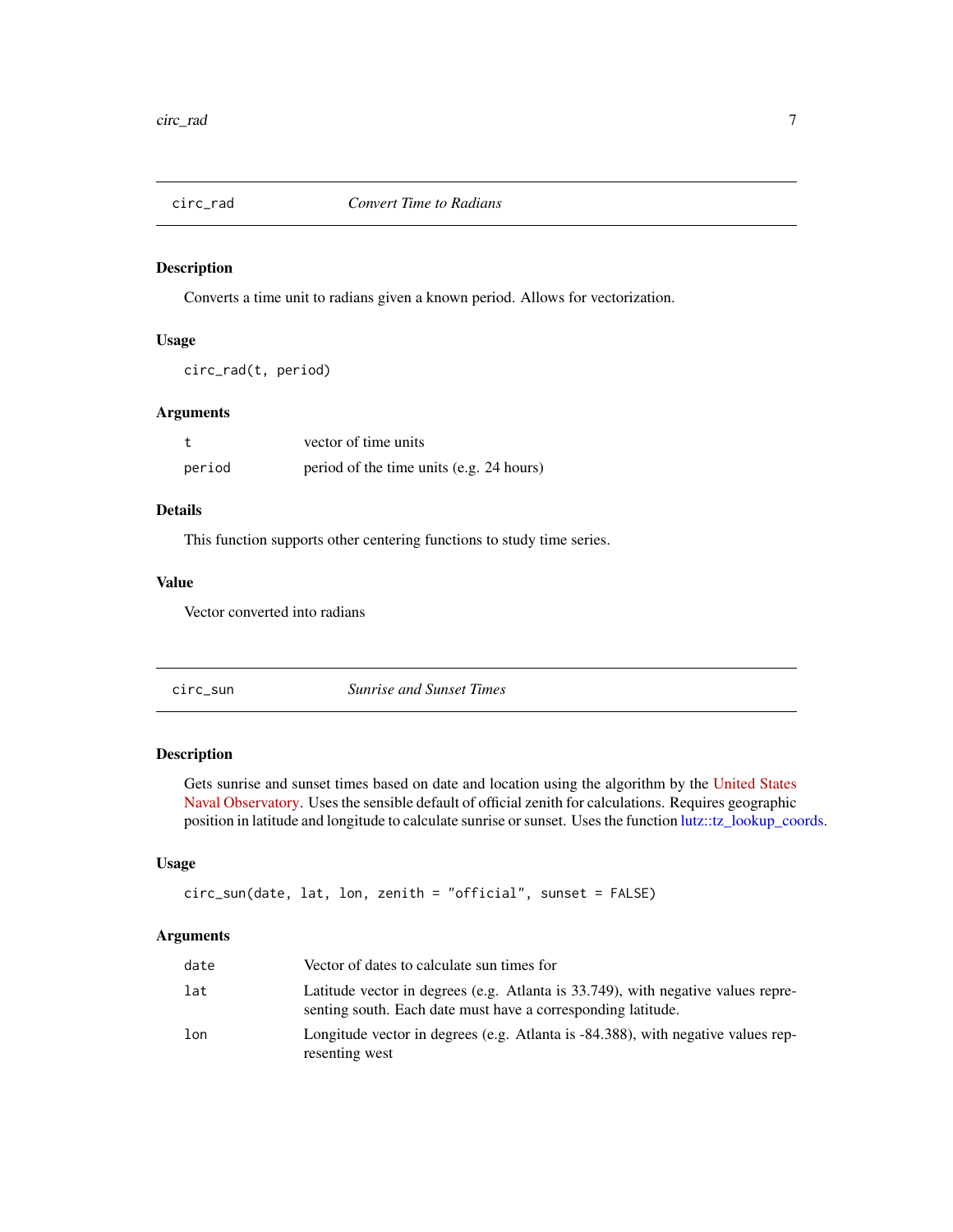<span id="page-7-0"></span>

| zenith | Zenith is the sun's zenith. There are several types, with different values. "of-                                                                  |
|--------|---------------------------------------------------------------------------------------------------------------------------------------------------|
|        | ficial" = $90.8333$ degrees, "civil" = $96$ degrees, "nautical" = $102$ degrees, "as-                                                             |
|        | tronomical" $= 108$ degrees. They refer to the angle at which light allows for<br>visibility, which can be affected by atmosphere and refraction. |
| sunset | Logical value for if sunset is wanted instead of sunrise. Default is FALSE (thus<br>returning sunrises).                                          |

#### Value

Returns vector of sunrise/sunset times based on the date and location given. The time zone offset is included for the time zone represented by the latitude/longitude. The vector always returns UTC, but it has actually been corrected to the appropriate time-zone. Can use as.character() to strip the time zone away.

#### Examples

```
data("twins")
twins$lat <- 33.749
twins$lon <- -84.388
```

```
# Using latitude/longitude from Atlanta, GA, USA
twins$sunrise <- circ_sun(twins$date, twins$lat, twins$lon)
```
<span id="page-7-1"></span>

cosinor *Fit a* cosinor

#### Description

cosinor() fits a regression model of a time variable to a continuous outcome use trigonometric features. This approaches uses the linearization of the parameters to assess their statistics and distribution.

#### Usage

```
cosinor(t, \ldots)## Default S3 method:
cosinor(t, \ldots)## S3 method for class 'data.frame'
cosinor(t, y, tau, population = NULL, ...)## S3 method for class 'matrix'
cosinor(t, y, tau, population = NULL, ...)## S3 method for class 'formula'
cosinor(formula, data, tau, population = NULL, ...)
```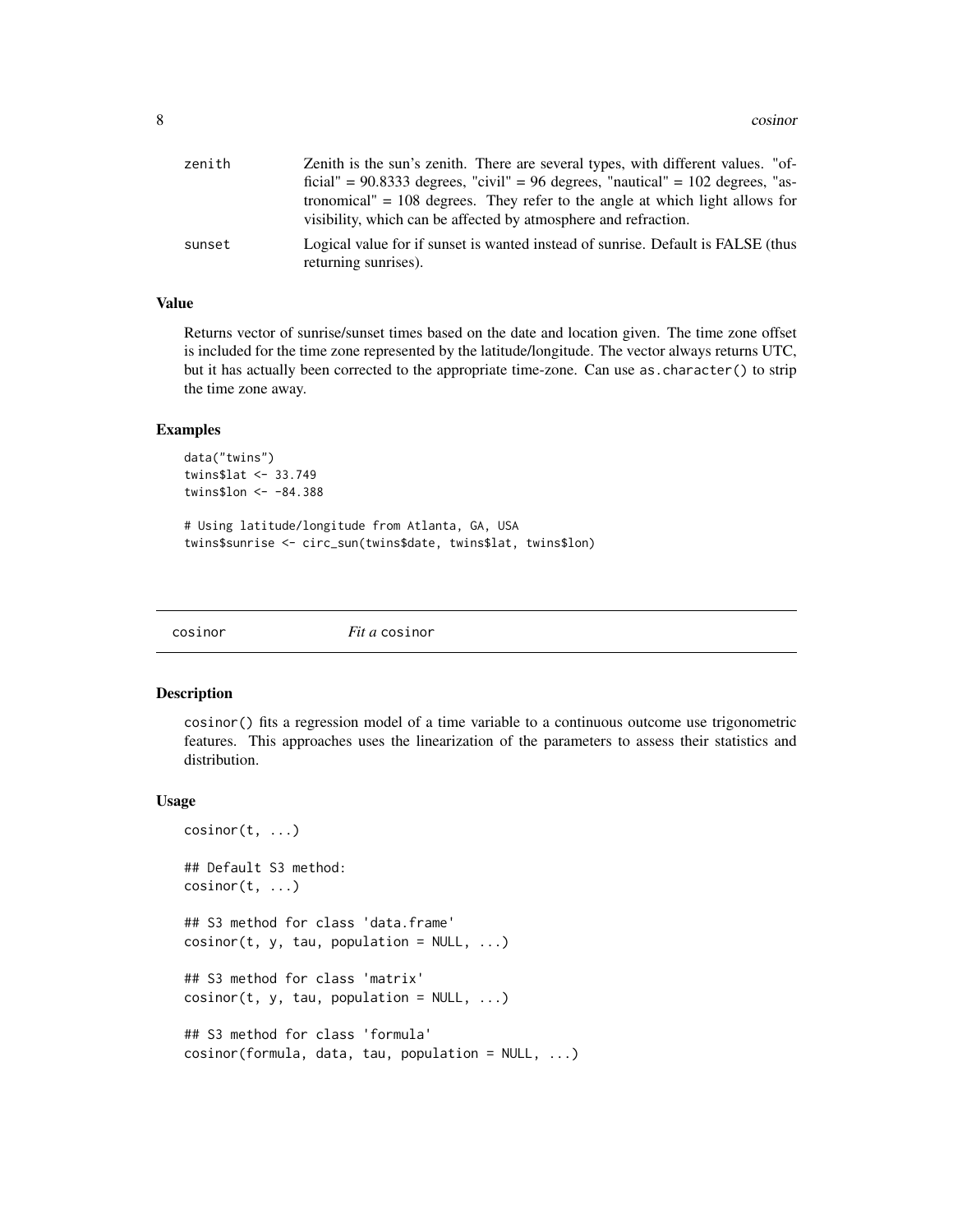```
## S3 method for class 'recipe'
cosinor(t, data, tau, population = NULL, ...)
```
## Arguments

| t          | Represents the <i>ordered</i> time indices that provide the positions for the cosine<br>wave. Depending on the context:                                                                                            |
|------------|--------------------------------------------------------------------------------------------------------------------------------------------------------------------------------------------------------------------|
|            | • A data frame of a time-based predictor/index.                                                                                                                                                                    |
|            | • A matrix of time-based predictor/index.                                                                                                                                                                          |
|            | • A recipe specifying a set of preprocessing steps created from recipes:: recipe().                                                                                                                                |
|            | Not currently used, but required for extensibility.                                                                                                                                                                |
| У          | When t is a <b>data frame</b> or <b>matrix</b> , y is the outcome specified as:                                                                                                                                    |
|            | • A data frame with 1 numeric column.                                                                                                                                                                              |
|            | • A matrix with 1 numeric column.                                                                                                                                                                                  |
|            | • A numeric vector.                                                                                                                                                                                                |
| tau        | A vector that determines the periodicity of the time index. The number of el-<br>ements in the vector determine the number of components (e.g. single versus<br>multiple cosinor).                                 |
|            | • A vector with a single element = single-component cosinor, e.g. period =<br>c(24)                                                                                                                                |
|            | • A vector with multiple elements $=$ multiple-component cosinor, e.g. period<br>$= c(24, 12)$                                                                                                                     |
| population | Represents the population to be analyzed with a population-mean cosinor. De-<br>faults to NULL, assuming individual cosinors are being generated. When a<br>recipe or formula is used, population is specified as: |
|            | • A character name of the column contained in data that contains identifiers<br>for each subject. Every row will have a subject name which should be<br>duplicated for each time index given.                      |
|            | When a data frame or matrix is used, population is specified as:                                                                                                                                                   |
|            | • A vector of the same length as t, with values representing each subject at<br>the correct indices.                                                                                                               |
| formula    | A formula specifying the outcome terms on the left-hand side, and the predictor<br>terms on the right-hand side.                                                                                                   |
| data       | When a <b>recipe</b> or <b>formula</b> is used, data is specified as:                                                                                                                                              |
|            | • A data frame containing both the predictors and the outcome.                                                                                                                                                     |

## Value

A cosinor object.

## See Also

Other cosinor: [augment.cosinor\(](#page-1-1)), [ggcosinor\(](#page-14-1))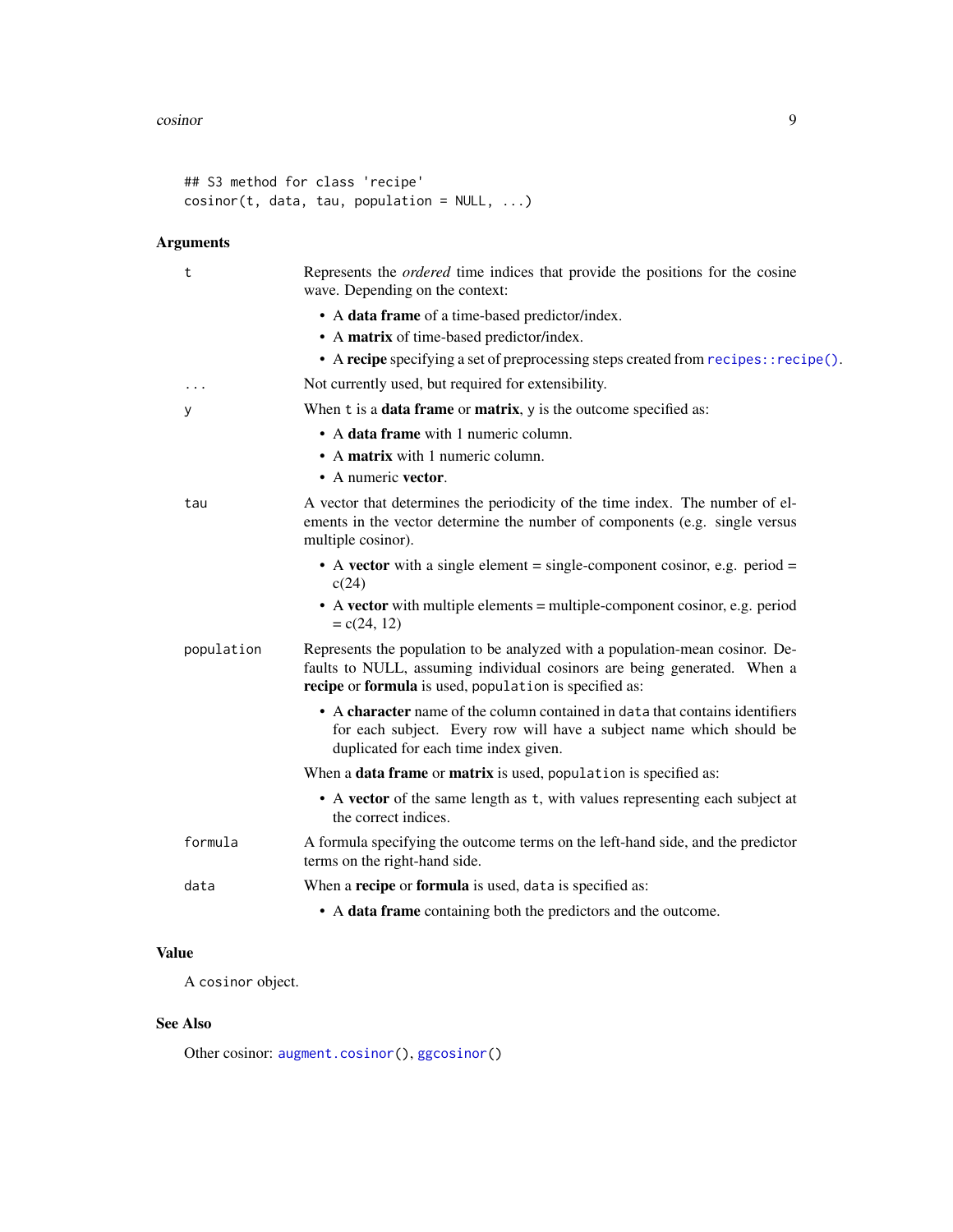#### Examples

```
# Data setup
data("twins")
# Formula interface
model \leq cosinor(rDYX \sim hour, twins, tau = 24)
```
cosinor\_area *Area of Ellipse*

#### Description

Formulas for creating the area of the ellipse to identify confidence intervals, direction, and graphing purposes.

#### Usage

```
cosinor_area(object, level = 0.95, ...)
```
#### Arguments

| object                  | Model of class cosinor                              |
|-------------------------|-----------------------------------------------------|
| level                   | Confidence level requested                          |
| $\cdot$ $\cdot$ $\cdot$ | Not currently used, but required for extensibility. |

## Value

Area of potential cosinor for graphical analysis as matrix stored in a list.

cosinor\_features *Multiple Component Cosinor Features*

## Description

Extract the special/global features of a multiple component cosinor. In a multiple component model, there are specific parameters that are not within the model itself, but must be extracted from the model fit. When extracted, can be used to improve the plot of a multiple component cosinor. However, this is only possible if the cosinor is harmonic (see details). For single-component models, the orthophase is the same as the acrophase and the global amplitude

- Global Amplitude  $(Ag)$  = the overall amplitude is defined as half the difference between the peak and trough values
- Orthophase  $(Po)$  = the lag until the peak time
- Bathyphase  $(Pb)$  = the lag until the trough time

<span id="page-9-0"></span>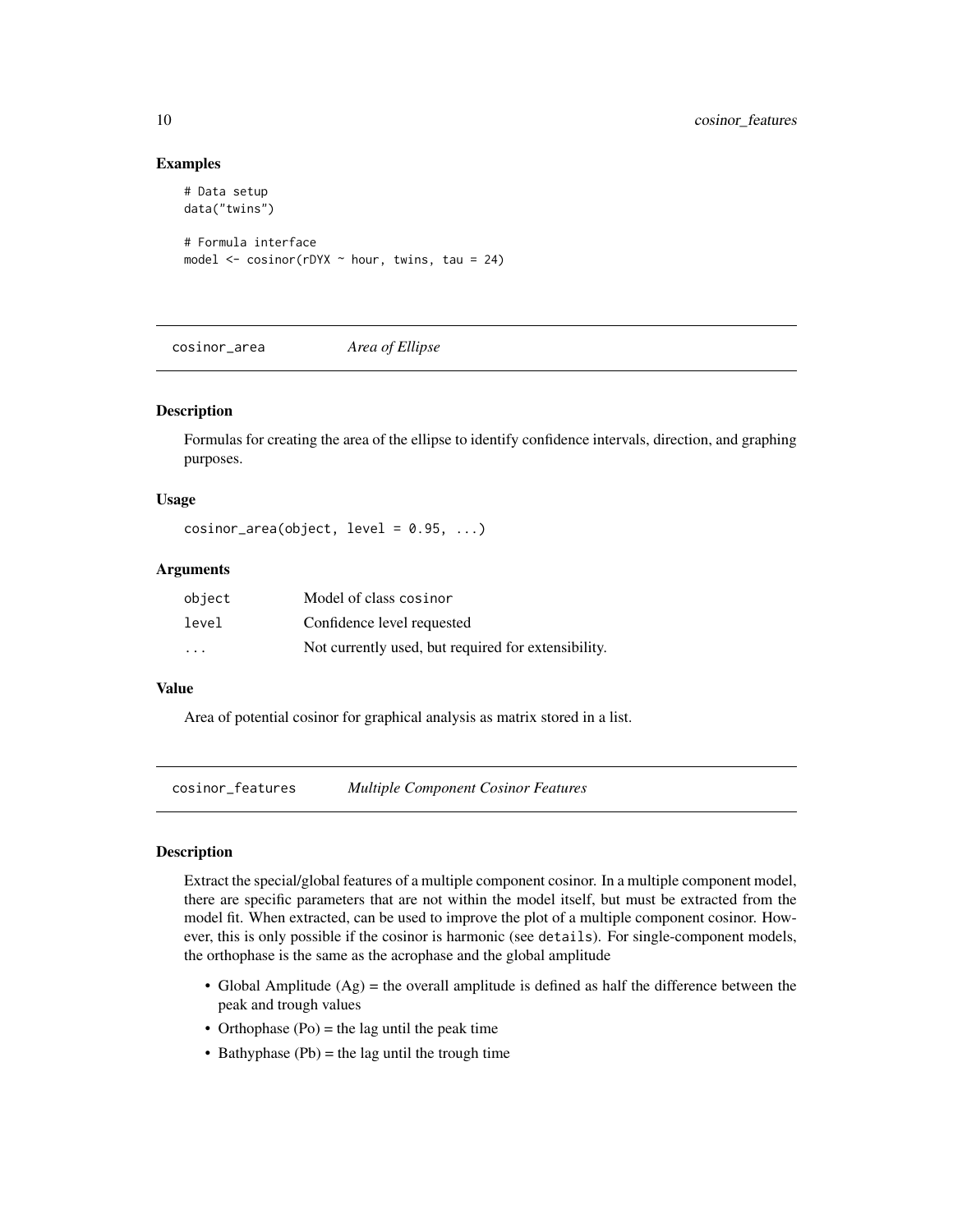#### <span id="page-10-0"></span>Usage

```
cosinor_features(object, population = TRUE, ...)
```
#### Arguments

| object     | Model of class cosinor with multiple periods                                                                                                                                                                    |
|------------|-----------------------------------------------------------------------------------------------------------------------------------------------------------------------------------------------------------------|
| population | If the object is a population cosinor, should the features be calculated for the<br>individual cosinors or for the population-cosinors. Default is TRUE. This has<br>no effect on "Individual" cosinor objects. |
|            | • If TRUE, then will calculate features for entire population.<br>• If FALSE, then will calculate features for every individual cosinor in the<br>population.                                                   |
| $\ddotsc$  | For extensibility                                                                                                                                                                                               |

## Details

These calculations can only occur if the periods of the cosinor are harmonic - as in, the longest period is a integer multiple of the smallest period (known as the fundamental frequency). Otherwise, these statistics are not accurate or interpretable.

#### Value

When returning the cosinor features for a single model, will return an object of class list. When returning the cosinor features for every individual in a population cosinor, will return an object of class tibble.

## Examples

```
data(twins)
model \leq cosinor(rDYX \sim hour, twins, c(24, 8), "patid")
results <- cosinor_features(model, population = FALSE)
head(results)
```
cosinor\_goodness\_of\_fit *Goodness of Fit of Cosinor*

## Description

Goodness of fit of a cosinor from data that has multiple collections at different timepoints or from multiple cycles. The RSS is partitioned into pure error (SSPE) and lack of fit (SSLOF). An F-test compares the SSPE and SSLOF to detect appropriateness of model.

 $SSLOF = RSS - SSPE$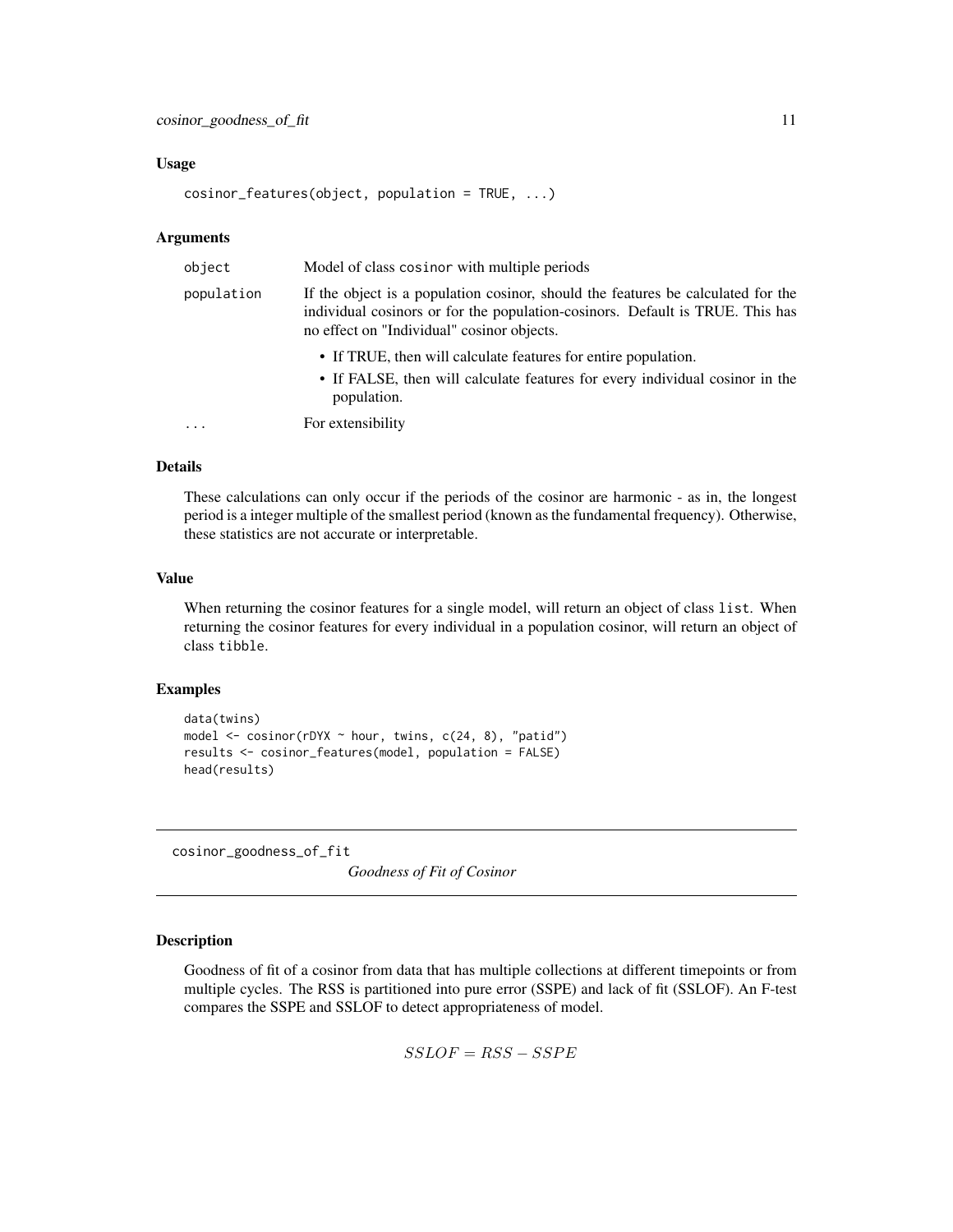$$
SSPE = \sum_{i} \sum_{l} (Y_{il} - \overline{Y}_{i})^{2}
$$

<span id="page-11-0"></span>The fitted values for each time point are:

$$
\overline{Y}_i = \frac{\sum_l Y_{il}}{n_i}
$$

## Usage

cosinor\_goodness\_of\_fit(object, level = 0.95, ...)

## Arguments

| object   | requires cosinor model generated with card::cosinor to calculate statistics. |
|----------|------------------------------------------------------------------------------|
| level    | confidence level desired                                                     |
| $\cdots$ | additional parameters may be needed for extensibility                        |

## Value

f-statistic as result of goodness of fit

```
cosinor_zero_amplitude
```
*Zero Amplitude Test*

## Description

Zero amplitude test assesses how well the circadian pattern fits the data, essentially detecting the present of a rhythm to the data.

#### Usage

```
cosinor_zero_amplitude(object, level = 0.95)
```
## Arguments

| object | model of class cosinor |
|--------|------------------------|
| level  | confidence level       |

## Value

Returns a list of test statistics, as well prints out a report of analysis.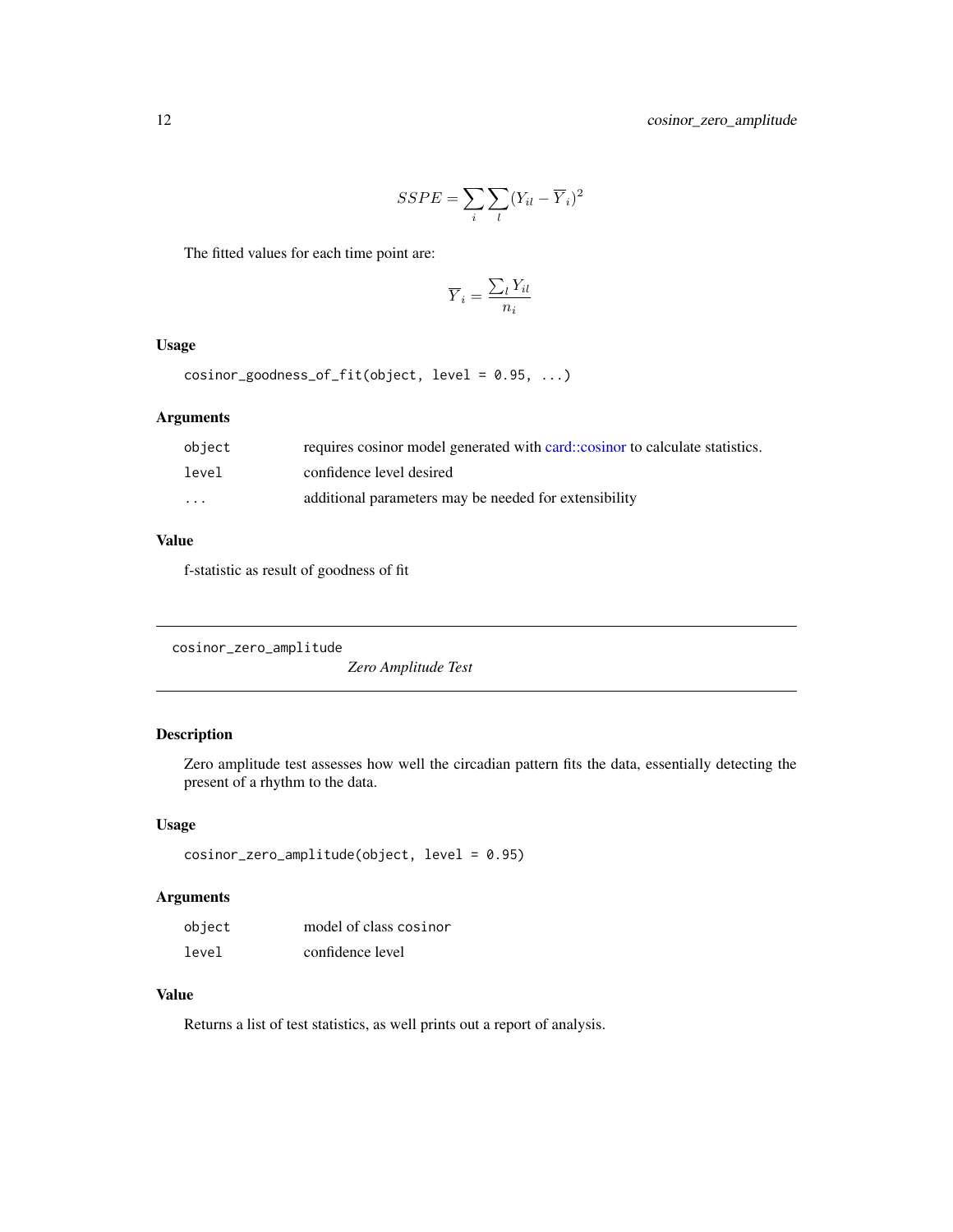<span id="page-12-0"></span>

Used in the model-building examples for repeat testing.

## Usage

geh

## Format

A tibble

geom\_residuals *Plotting Residual of a Model*

## Description

geom\_residuals makes a diagnostic plot of residuals versus fitted data for linear models. Does not yet accept logistic models

## Usage

```
geom_residuals(model)
```
## Arguments

model Model to be analyzed, currently only accepts linear models.

## Details

Generate residuals versus fitted plot. Functions as an additional geom layer on ggplot. Models must be linear/gaussian in nature. Covariates can be included in the model.

#### Value

Returns a ggplot object of geom type, other layers can be added on as seen in example.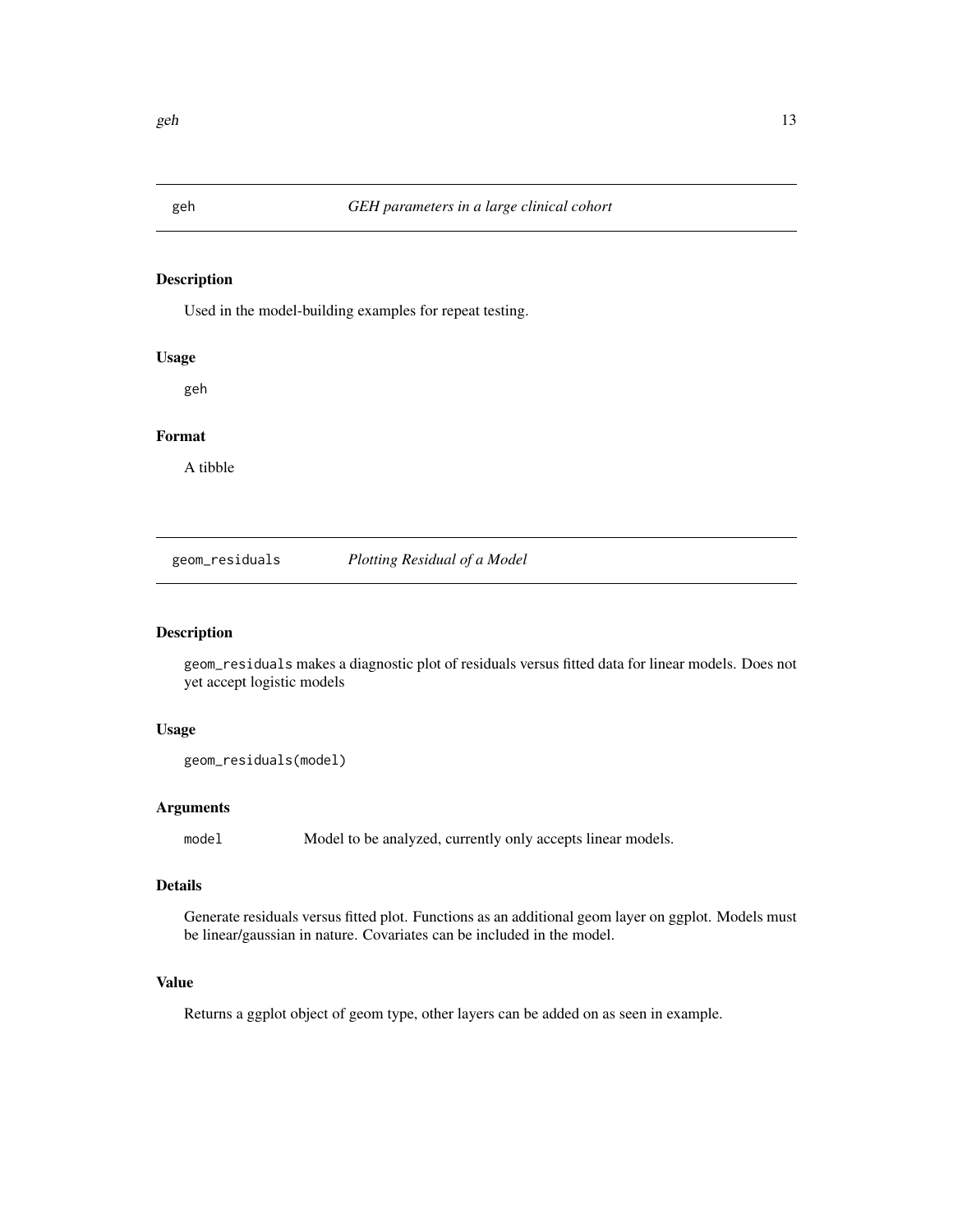<span id="page-13-0"></span>

Converts the output of [card::circ\\_compare\\_groups](#page-0-0) into a complex geom that is broken down by time/hour and HRV (or any other continuous variable). Each hour is then separated by the grouping variable.

#### Usage

```
ggcircadian(
 data,
 outcome,
 time = "hour",
 mean = "mean",n = "n",sd = "sd",se = "se",pval = "pval"
)
```
## Arguments

| data                  | Table generated which has time variable, categorical outcome variable, and sum-<br>mary statistics, including a possible column called "pval" which, if present, will<br>document statistical significance in plot. |
|-----------------------|---------------------------------------------------------------------------------------------------------------------------------------------------------------------------------------------------------------------|
| outcome               | Name of categorical variable to stratify the y-axis                                                                                                                                                                 |
| time                  | Name of time group variable, such as hours of day, which ends up being the<br>$x-axis$                                                                                                                              |
| mean, n, sd, se, pval |                                                                                                                                                                                                                     |
|                       | Summary statistics to be included in graphics.                                                                                                                                                                      |

#### Details

Currently creates a ggplot that shows a error bar and point estimate of values by group (e.g. clinical status). If t-test values are available in the data frame, shows points of significance.

## Value

Returns a ggplot object of geom type, other layers can be added on as seen in example.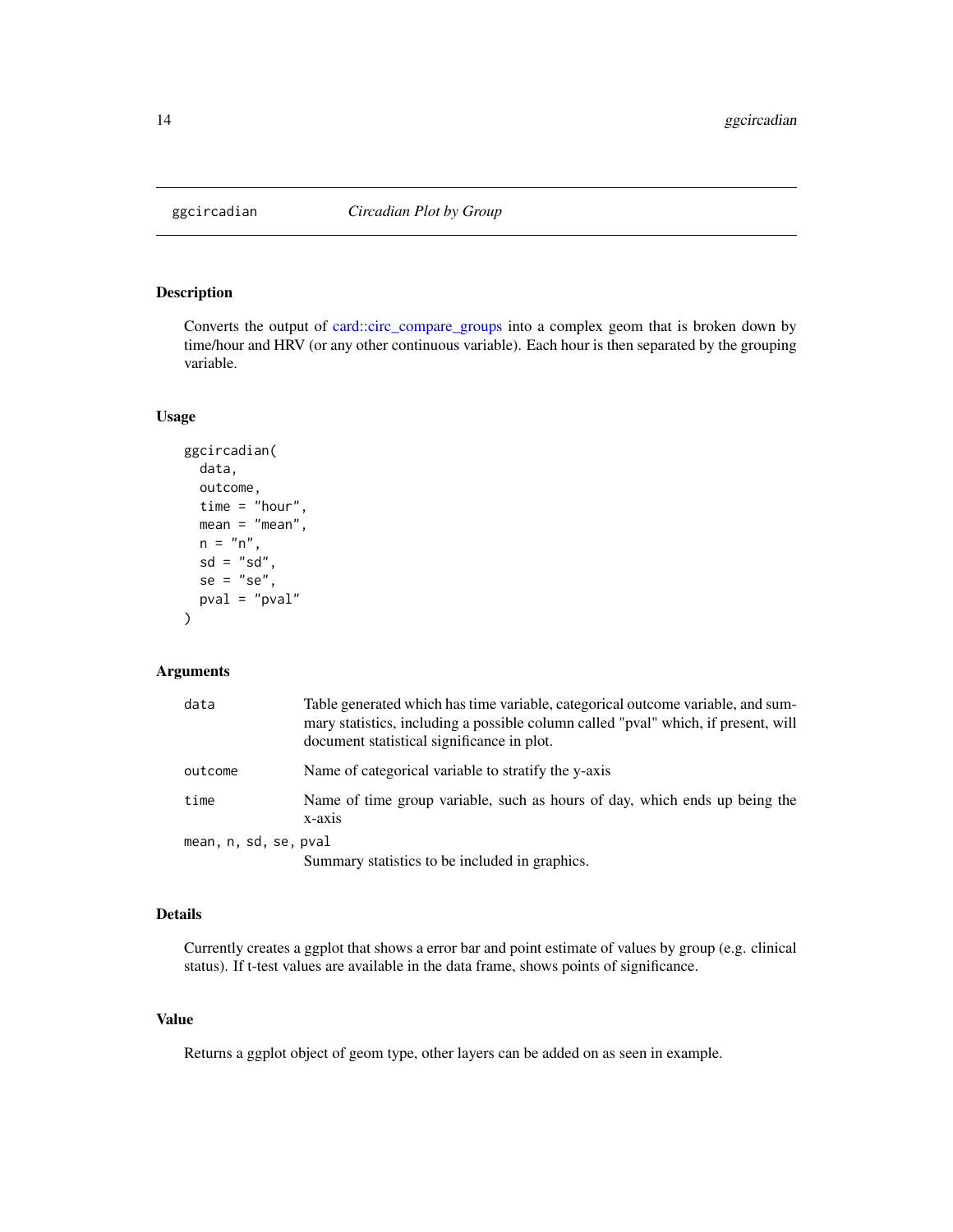#### <span id="page-14-0"></span>ggcosinor and the set of the set of the set of the set of the set of the set of the set of the set of the set of the set of the set of the set of the set of the set of the set of the set of the set of the set of the set of

#### Examples

```
# Data
data(twins)
tbl <- circ_compare_groups(twins, "rDYX", "sad_cat", "hour")
# Plot
library(ggplot2)
ggcircadian(tbl, outcome = "sad_cat") +
 labs(title = "Example") +
 scale_color_viridis_d(option = "A", begin = 0.0, end = 0.75)
```
<span id="page-14-1"></span>ggcosinor *ggplot of cosinor model*

#### Description

ggplot of cosinor model that can visualize a variety of cosinor model subtypes, including singlecomponent, multiple-component, individual, and population cosinor models, built using [card::cosinor.](#page-0-0) For single component cosinor, the following values are plotted:

- M = midline estimating statistic of rhythm
- $A =$ amplitude
- $P = phi$  or acrophase (shift from 0 to peak)

If using a multiple-component cosinor, the terms are different. If the periods or frequencies resonate or are harmonic, then the following are calculated. If the periods are not harmonic, the values are just descriptors of the curve.

- M = midline estimating statistic of rhythm
- $Ag = global amplitude$ , which is the distance between peak and trough (this is the same value as the amplitude from single component)
- Po = orthophase (the equivalent of the acrophase in a single component), the lag time to peak value
- Pb = bathyphase, the lag time to trough value

#### Usage

```
ggcosinor(object, labels = TRUE, ...)
```
#### Arguments

object Model of class cosinor. If instead of a single cosinor model, multiple objects are to be plotted, can provide a list of cosinor models. Plotting multiple models simultaneously is preferred if the outcome variable is similar in scale.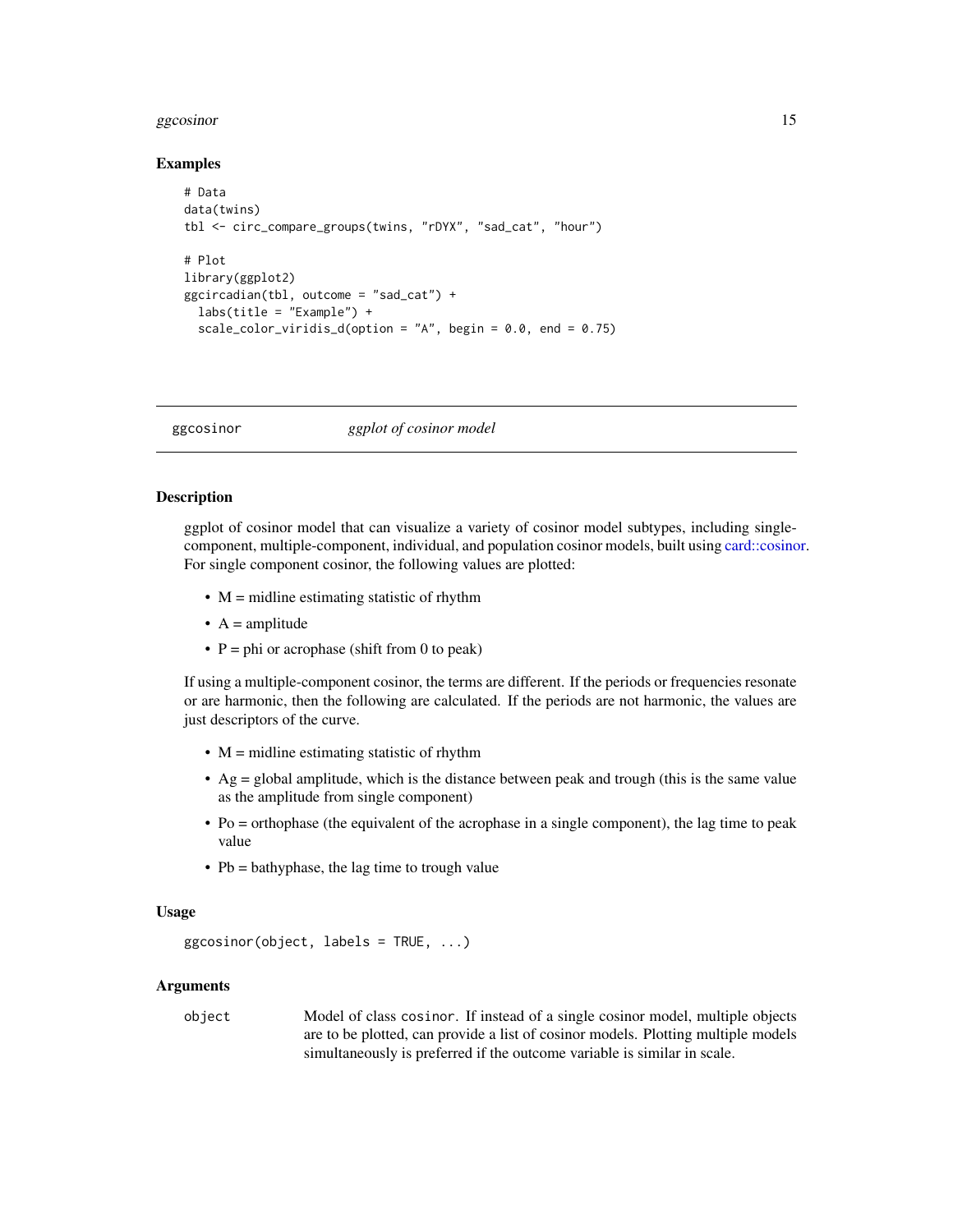<span id="page-15-0"></span>

| labels<br>$\cdots$ | Logical value if annotations should be placed on plot, default $=$ TRUE. The                                                                                       |
|--------------------|--------------------------------------------------------------------------------------------------------------------------------------------------------------------|
|                    | labels depend on the type of plot. The labels are attempted to be placed "smartly"                                                                                 |
|                    | using the $ggrepel::geom\_label\_repel()$ function.                                                                                                                |
|                    | For extensibility. This function will use different implementations based on the<br>type of model (single or multiple component). Attributes of the object will be |
|                    | passed down, or calculated on the fly.                                                                                                                             |

## Value

Object of class ggplot that can be layered

#### See Also

Other cosinor: [augment.cosinor\(](#page-1-1)), [cosinor\(](#page-7-1))

## Examples

```
data(triplets)
m1 <- cosinor(rDYX \sim hour, twins, tau = 24)
m2 \leq -\cosh(n\text{D}Y) \leq \text{hour}, \text{ twins}, \text{tau} = c(24, 12)ggcosinor(m1, labels = FALSE)
ggcosinor(m2)
ggcosinor(list(single = m1, multiple = m2))
```
ggellipse *Graphical Assessment of Amplitude and Acrophase*

## Description

This is a ggplot-styled graphical representation of the ellipse region generated by the cosinor analysis. It requires the same data used by cosinor model to be fit with the model [card::cosinor.](#page-0-0) This includes the amplitude, acrophase,

## Usage

```
ggellipse(object, level = 0.95, ...)
```
#### Arguments

| object   | Requires a cosinor model to extract the correct statistics to generate the plot. |
|----------|----------------------------------------------------------------------------------|
| level    | Confidence level for ellipse                                                     |
| $\cdots$ | Additional parameters may be needed for extensibility                            |

## Value

Object of class ggplot to help identify confidence intervals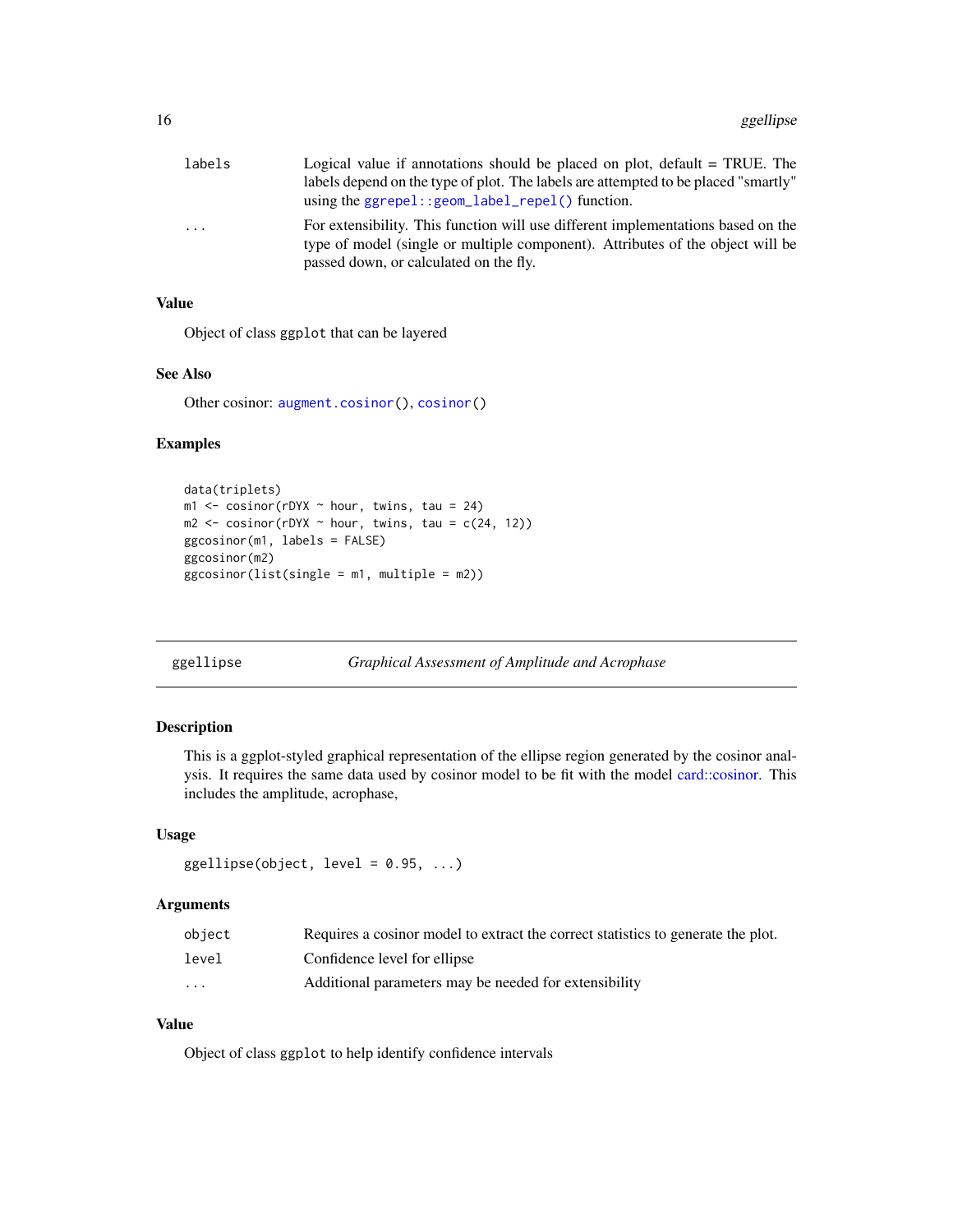#### <span id="page-16-0"></span>ggerror that the set of the set of the set of the set of the set of the set of the set of the set of the set of the set of the set of the set of the set of the set of the set of the set of the set of the set of the set of

#### Examples

```
data("twins")
m \le -\cosinor(rDYX - hour, twins, tau = 24)ggellipse(m)
```
ggerror *Plotting Error of Models*

## Description

Creates a ggplot geom that can be extended and accept other ggplot layers. Shows residual error from the regression mean for different types of regression models.

## Usage

ggerror(model)

## Arguments

model Model to be analyzed. The function will detect what type of family the model is (e.g. linear = "gaussian", logistic = "binomial") and plot the appropriate type of model.

## Details

Generate residuals for models. Currently accepts only linear models. Does not account for covariates yet, although may be able to do this in the future.

## Value

Returns a ggplot object of geom type, other layers can be added on as seen in example.

## Examples

```
data("twins")
model <- lm(beck_total ~ HR, data = subset(twins, hour == 7))
ggerror(model)
```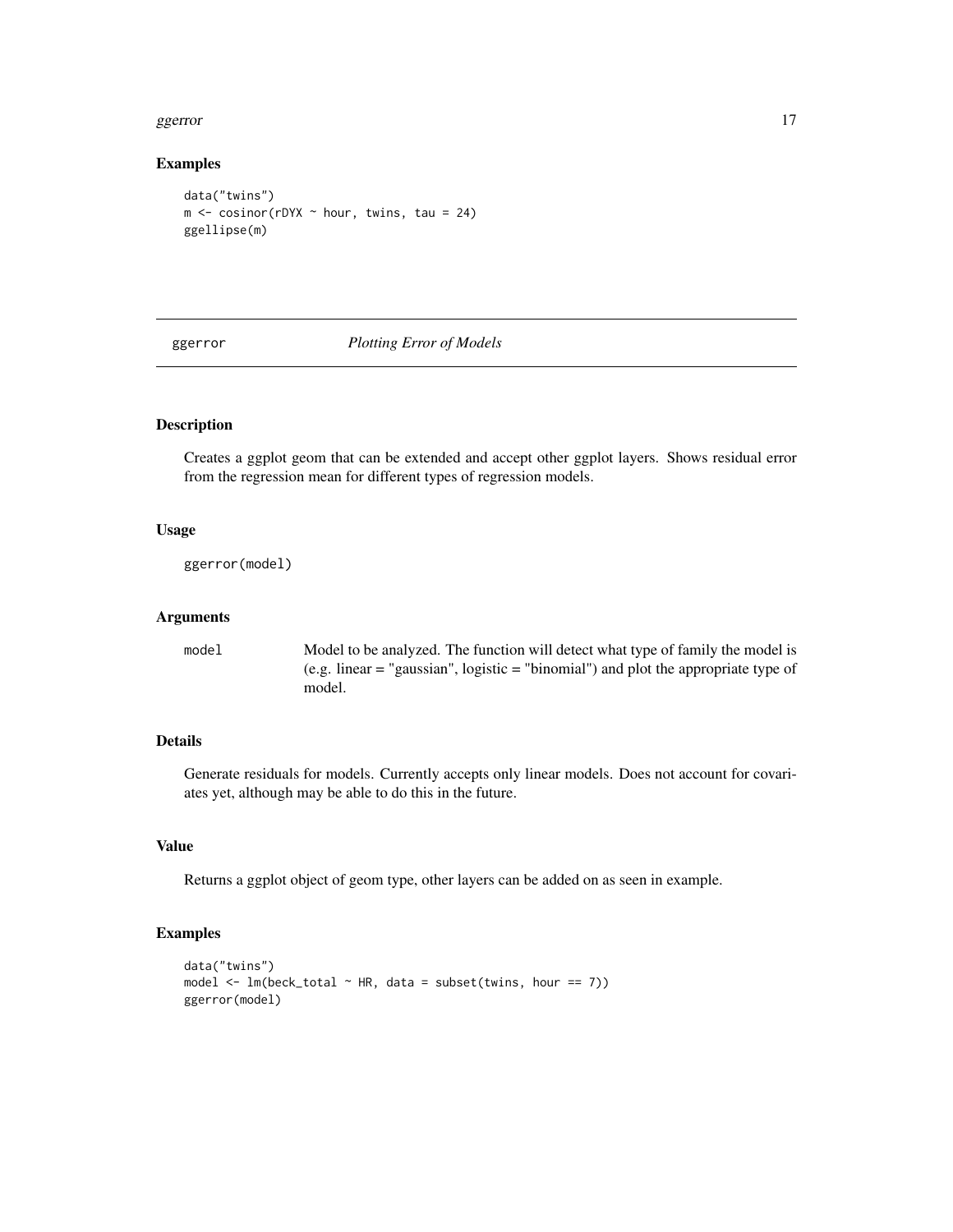<span id="page-17-0"></span>

Creates an OR plot for each hour of data given. Its a ggplot format so additional variables, like titles, can be added in.

## Usage

 $ggforest(ot, time = "time", or = "OR", lower = "Lower", upper = "Upper")$ 

## Arguments

| ot    | Odd Ratio table with the following columns.       |
|-------|---------------------------------------------------|
| time  | Name of time variable (or "grouping" variable)    |
| or    | Name of column containing odds ratio              |
| lower | Name of column of lower boundary of 95 percent CI |
| upper | Name of column of upper boundary of 95 percent CI |

#### Details

This function creates a forest plot using the OR developed by the [card::circ\\_odds](#page-0-0) function in this package. By default, it takes the output, which is a tibble named "ot", and will generate a forest plot based on the grouping variable (default is time of day). Original data can be restricted or the hours can be reduced).

## Value

A ggplot of forest plot that can be extended. Default theme is minimal and default color scheme is viridis.

#### Examples

```
# Data
data(twins)
ot <- circ_odds(twins, "hour", "sad_bin", "rDYX")
# Plot
library(ggplot2)
ggforest(ot) +
  labs(title = "Example") +
  scale_color_viridis_c(option = "A")
```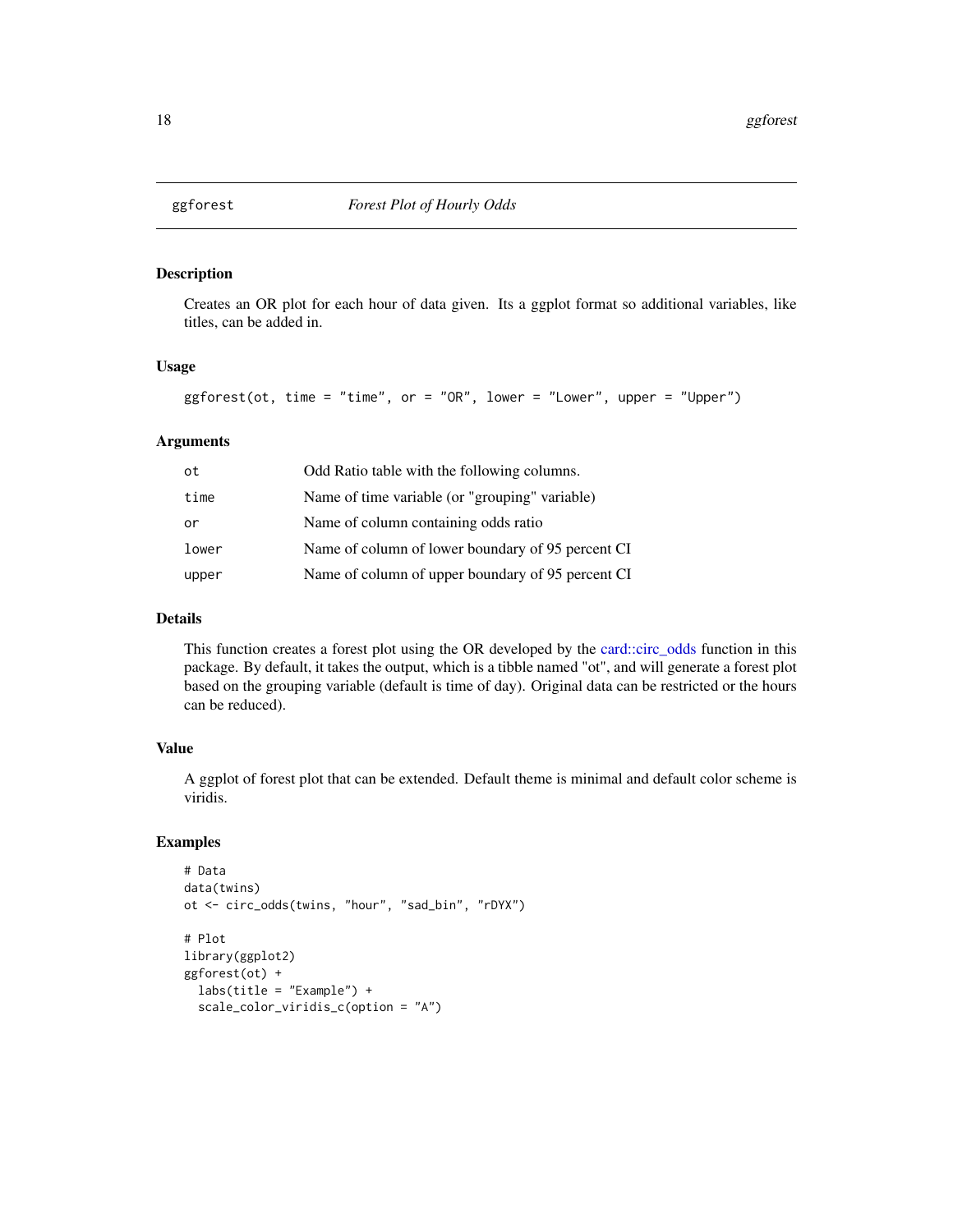<span id="page-18-0"></span>heart-class heart *class*

#### Description

heart is an S4 class that serves as an object that holds together different components that represent the anatomical heart. A heart object allows for storing clinical information about a patient together, which may more readily allow for analytical approaches to be developed. The heart has plumbing (the coronary arteries), electricity (the nerves), and walls (cardiac chambers). The slots represent these objects.

#### Slots

pipes the epicardial and resistance vessels

electric the conduction system of nerves

structural the cardiac chambers and valves

hrv *Output from MATLAB HRV Toolbox*

## Description

Data is a single patient data output from HRV Toolbox. It contains granular data of calculated HRV in 5-second sliding windows.

## Usage

hrv

## Format

An tibble data frame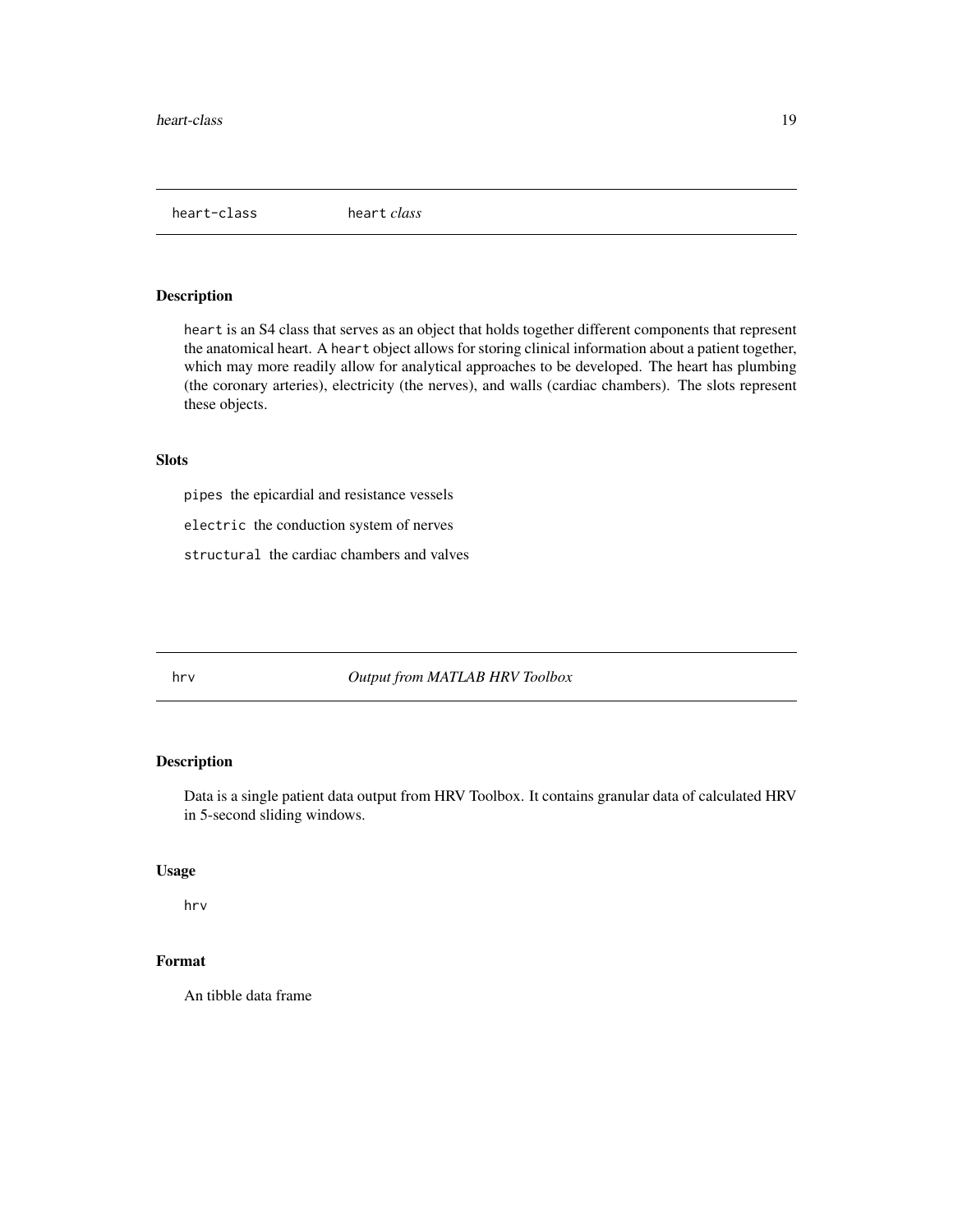<span id="page-19-0"></span>hrv\_linear\_model *HRV Linear Modeling*

## Description

hrv\_linear\_model Linear models for each HRV measure.

#### Usage

hrv\_linear\_model(data, covar, hrv, prop.weight = FALSE)

## Arguments

| data        | Data frame that contains all covariates and outcomes. First column should be<br>ID                                                                                                                                                                                                                  |
|-------------|-----------------------------------------------------------------------------------------------------------------------------------------------------------------------------------------------------------------------------------------------------------------------------------------------------|
| covar       | Vector names of the covariates, with first covariate being the primary exposure<br>variable for linear regression                                                                                                                                                                                   |
| hrv         | Vector names of the HRV measures, contained in data, that should be used. Can<br>be generalized to any dependent variable set.                                                                                                                                                                      |
| prop.weight | This is a logical value if propensity weighting should be done instead of tra-<br>ditional covariate adjustment. This calls for the propensity weighting function<br>defined by card::recurrent_propensity that will generate both a PROP_SCORE<br>column and PROP WEIGHT column. Defaults to FALSE |

## Details

Linear models built with dependent variable being the HRV measures (e.g. HF, LF, SDNN, etc). Allows for covariates to be included as available.

## Value

List of models with names

mims *Recurrent event sample data*

#### Description

Data is from a outcomes study on cardiovascular outcomes. It contains the first visit date, the last known date, and times of various events that have happened. They document death at right censoring as well. These events are non-ordered.

#### Usage

mims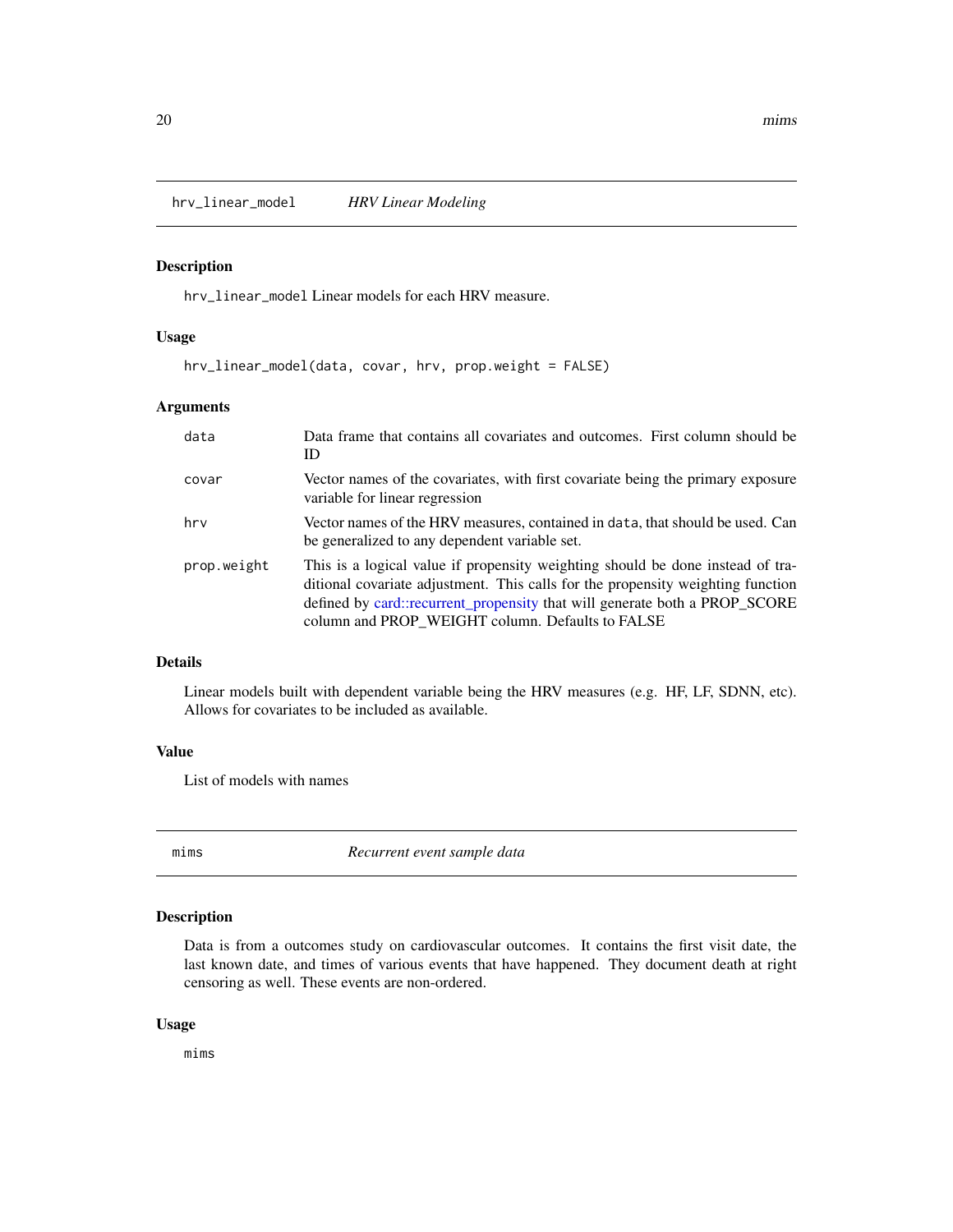## <span id="page-20-0"></span>predict.cosinor 21

## Format

An tibble data frame

predict.cosinor *Predict from a* cosinor

## Description

Predict from a cosinor

## Usage

```
## S3 method for class 'cosinor'
predict(object, new_data, type = "numeric", ...)
```
## Arguments

| object   | A cosinor object.                                                           |
|----------|-----------------------------------------------------------------------------|
| new_data | A data frame or matrix of new predictors.                                   |
| type     | A single character. The type of predictions to generate. Valid options are: |
|          | • "numeric" for numeric predictions.                                        |
| $\cdots$ | Not used, but required for extensibility.                                   |

#### Value

A tibble of predictions. The number of rows in the tibble is guaranteed to be the same as the number of rows in new\_data.

proc\_hrv\_matlab *Process Toolbox HRV*

## Description

Takes the output from HRV Toolbox and converts it for analysis. Uses the package [data.table::fread\(\)](#page-0-0) for reading in data due to size/speed.

#### Usage

proc\_hrv\_matlab(loc, name, time = 3600)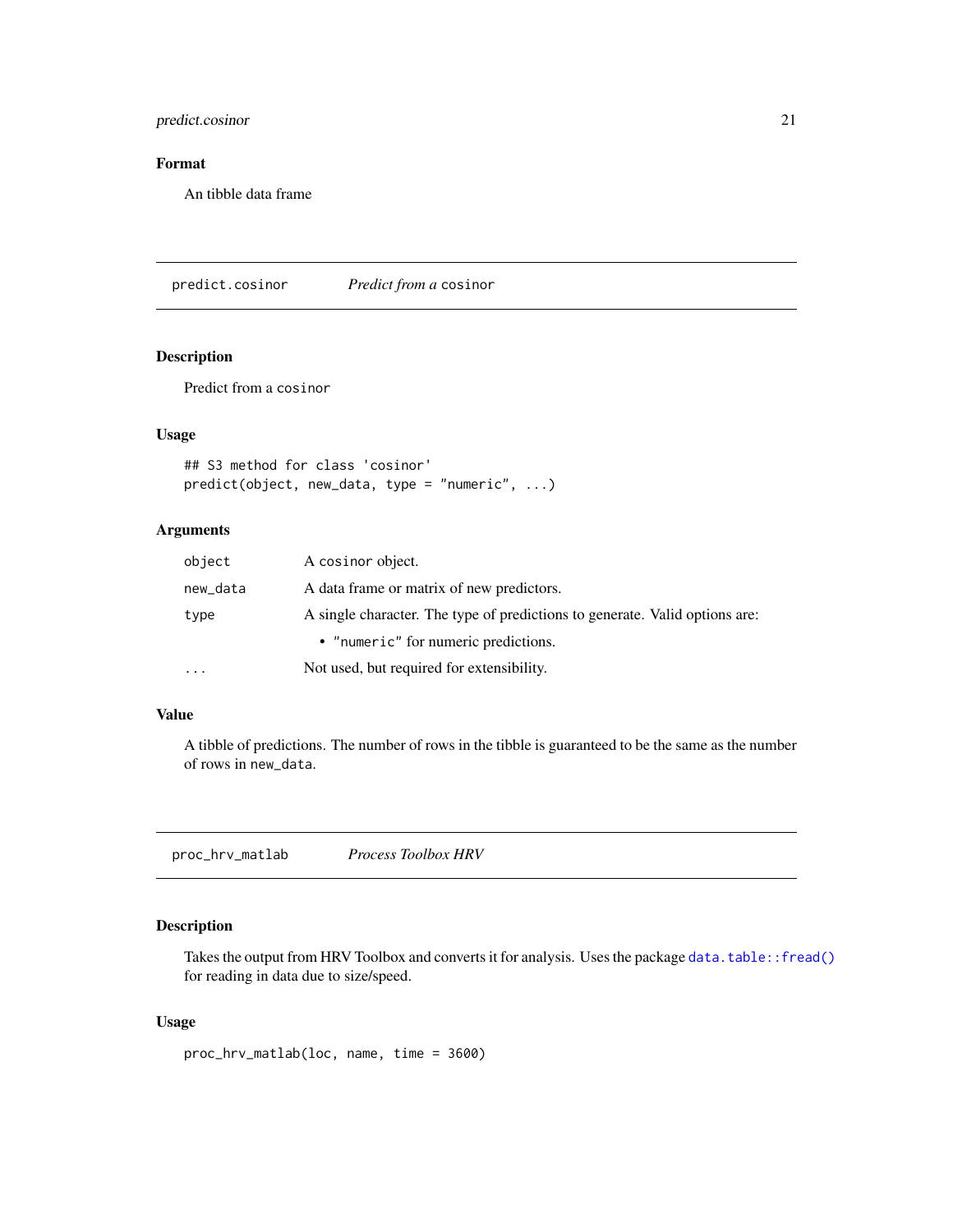## <span id="page-21-0"></span>Arguments

| 1 <sub>oc</sub> | Location of the folder that contains all of the patients that were analyzed by the<br>Main_HRV_Analysis.m function from the Toolbox.                                            |
|-----------------|---------------------------------------------------------------------------------------------------------------------------------------------------------------------------------|
| name            | Name of the patient/ID. There should exist a folder with the name inside the loc<br>folder. Inside this folder are all the Toolbox parameters and HRV results in CSV<br>format. |
| time            | Number of seconds to group the HRV data by. Defaults to 3600 seconds (which<br>is 1 hour)                                                                                       |

## Details

The data is taken sequentially (sliding windows), and summarized over the course of certain time lengths. The data comes in a standardized pattern from the toolbox. It requires processing due to its large file sizes (e.g. 24 hours of data for a single patient can be up to 2 MB in size).

## Value

Data frame of HRV summarized by the grouping variable (e.g. 3600 seconds = 1 hour). Also returns an additional column of percent missing (e.g. 20.0% missing data) by time group.

read\_hrv\_matlab *Read in Toolbox HRV*

## Description

Takes the output from HRV Toolbox and reads it in for an individual patient. Unlike [card::proc\\_hrv\\_matlab,](#page-0-0) this does not process or summarize the data, it just reads it the raw analysis. Uses the package [data.table::fread\(\)](#page-0-0) for reading in data due to size/speed.

#### Usage

```
read_hrv_matlab(loc, name)
```
#### Arguments

| loc. | Location of the folder that contains all of the patients that were analyzed by the<br>Main HRV Analysis.m function from the Toolbox                                  |
|------|----------------------------------------------------------------------------------------------------------------------------------------------------------------------|
| name | Name of the patient/ID. There should exist a folder with the name inside the loc<br>folder. Inside this folder are all the Toolbox parameters and HRV results in CSV |
|      | format. 3600 seconds (which is 1 hour)                                                                                                                               |

#### Details

The data is taken sequentially (sliding windows), and is not processed. It is reported and is likely a large file.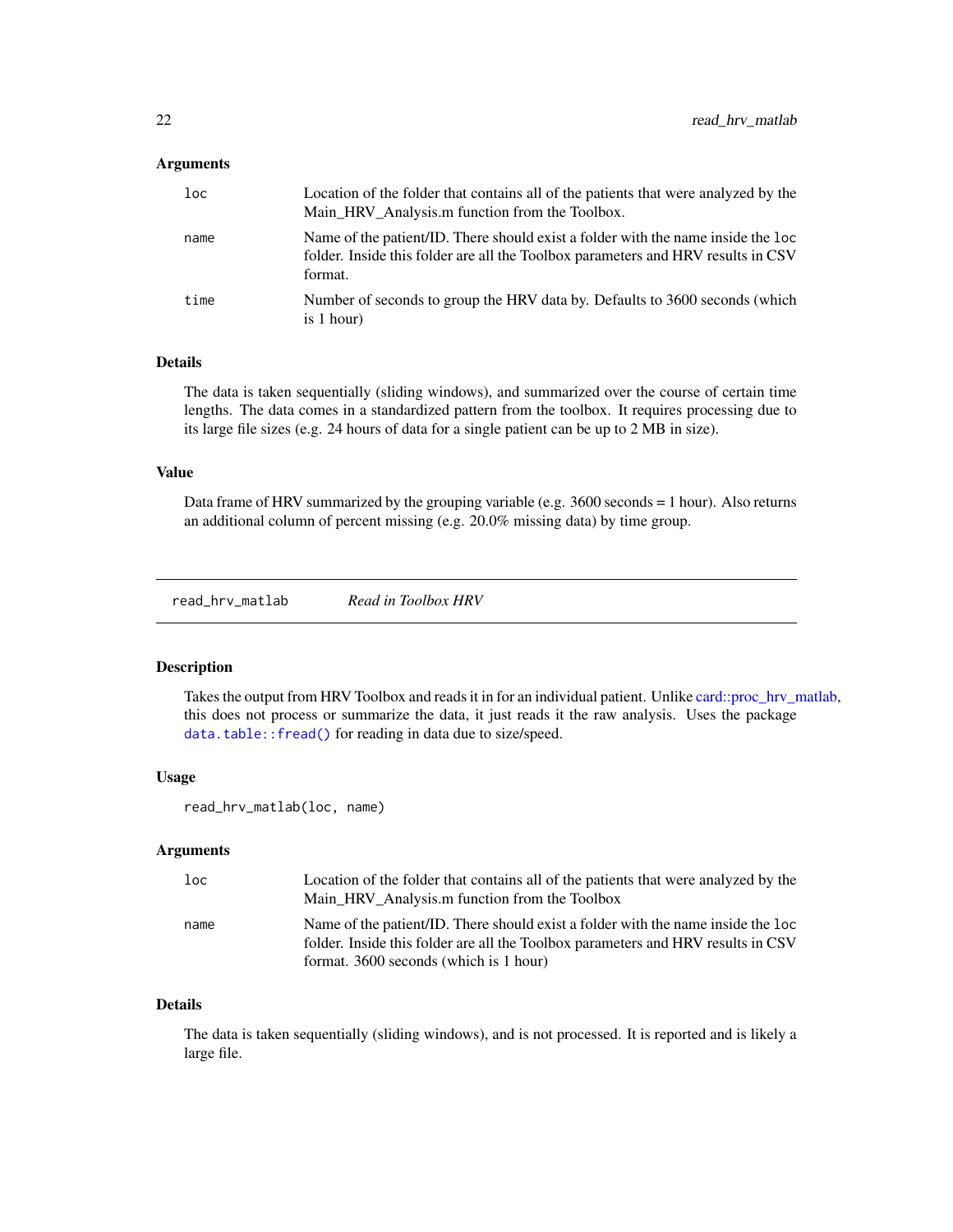## <span id="page-22-0"></span>Value

Data frame of HRV summarized by the grouping variable (e.g. 3600 seconds = 1 hour). Also returns an additional column of percent missing (e.g. 20.0% missing data) by time group.

recurrent\_model\_building

*Recurrent Event Sequential Model Building*

## Description

Takes a different covariate groups to generate several models for recurrent event survival analyses.

#### Usage

```
recurrent_model_building(data, covar.builds, model.type, prop.scores = NULL)
```
## Arguments

| data         | Data frame that is the survival format, potentially made by the card::recur_survival_table.<br>Has to be merged with the superset of covariates that are being tested.                                                                                                              |
|--------------|-------------------------------------------------------------------------------------------------------------------------------------------------------------------------------------------------------------------------------------------------------------------------------------|
| covar.builds | This is a vector that names the individual vectors for each model, likely sequen-<br>tial and additive. The individual vectors contain the names of the columns in the<br>data frame that will generate regressions.                                                                |
| model.type   | Type of recurrent event data, selected from c("marginal", "pwptt", "pwpgt")                                                                                                                                                                                                         |
| prop.scores  | This is a vector of the names of which covar builds should be performed with<br>propensity weighting. This will call a separate function card: recurrent_propensity<br>that will generate both a PROP_SCORE column and PROP_WEIGHT column.<br>Optional parameter, defaults to NULL. |

## Details

Using the survival models in different types (e.g. marginal, PWP, etc), to create Cox regressions that are in a sequential order. Using the covariates given, will create the models on the fly. Need to specify model type and provide data in a certain format.

## Value

List of models in sequential order.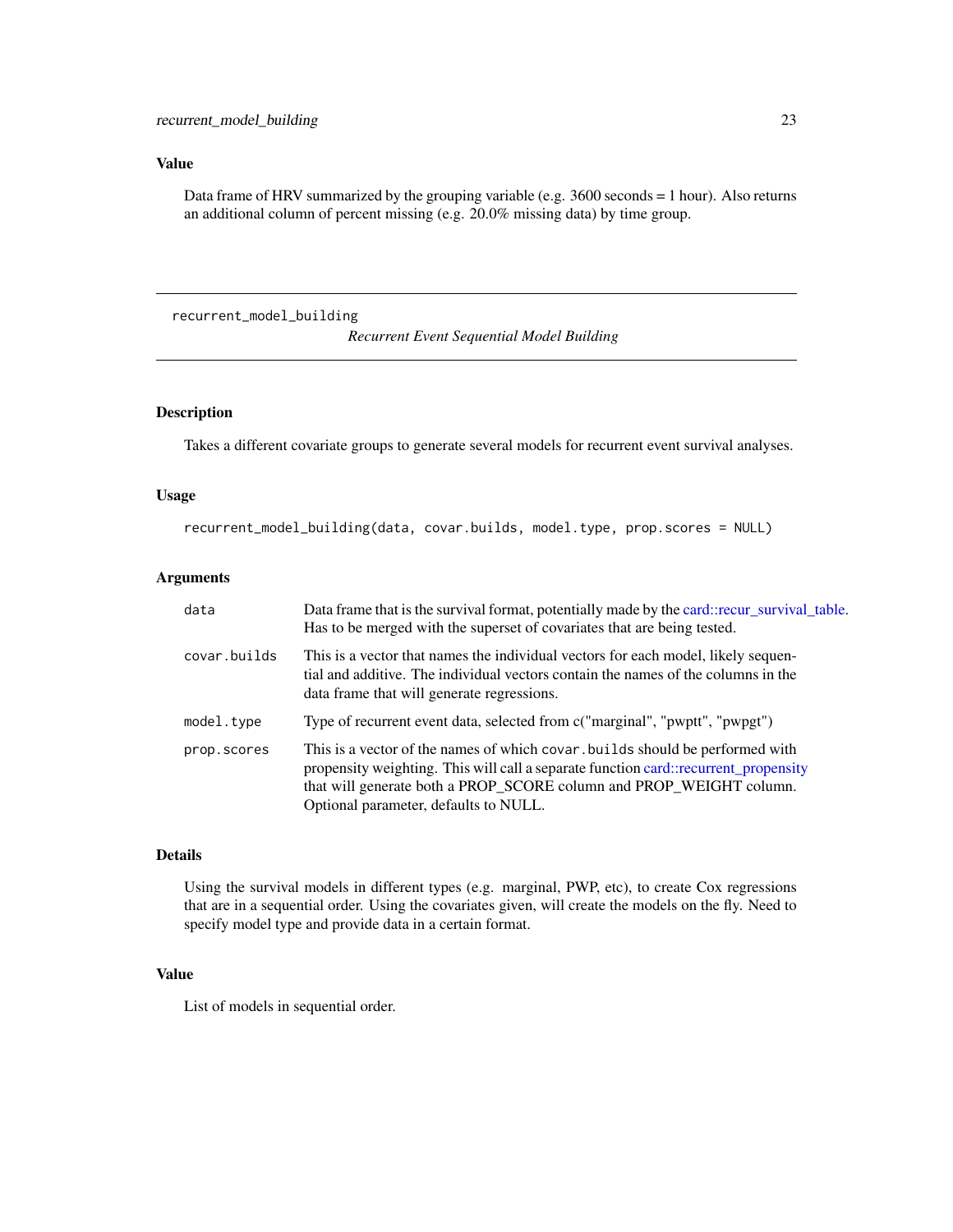<span id="page-23-0"></span>recurrent\_propensity *Propensity Score Weighting*

#### Description

recurrent\_propensity Adds propensity score to any data set that is being regressed upon.

## Usage

```
recurrent_propensity(data, vars)
```
#### Arguments

| data | Data frame that contains all covariates and outcomes. First column should be |
|------|------------------------------------------------------------------------------|
|      |                                                                              |
| vars | Variables used for regression. Outcome variable must be first.               |

## Details

Using a logistic regression, will take covariates and create propensity scores, and adds the weights. Uses the standard logistic regression to evaluate the propensity score.

#### Value

Returns a modified table from what was originally given with the new columns propensity scores. Essentially original df + 2 columns.

recur\_followup\_table *Initial and Final Visit Table*

## Description

Makes a before/after dataset using a unique ID that follows patients between studies, to allow for comparison over time.

#### Usage

```
recur_followup_table(data, studyid, keyid, date)
```
#### Arguments

| data    | Data frame containing all clinical covariates of interest                                                                                                                                          |
|---------|----------------------------------------------------------------------------------------------------------------------------------------------------------------------------------------------------|
| studvid | Should be one ID for every study date/visit. Can have multiples ONLY if there<br>were several data points gathered on a single visit (e.g. heart rate measured<br>multiple times on the same day). |
| kevid   | Should be the ID that corresponds to each study id throughout each visit                                                                                                                           |
| date    | Name of column containing the date of each visit                                                                                                                                                   |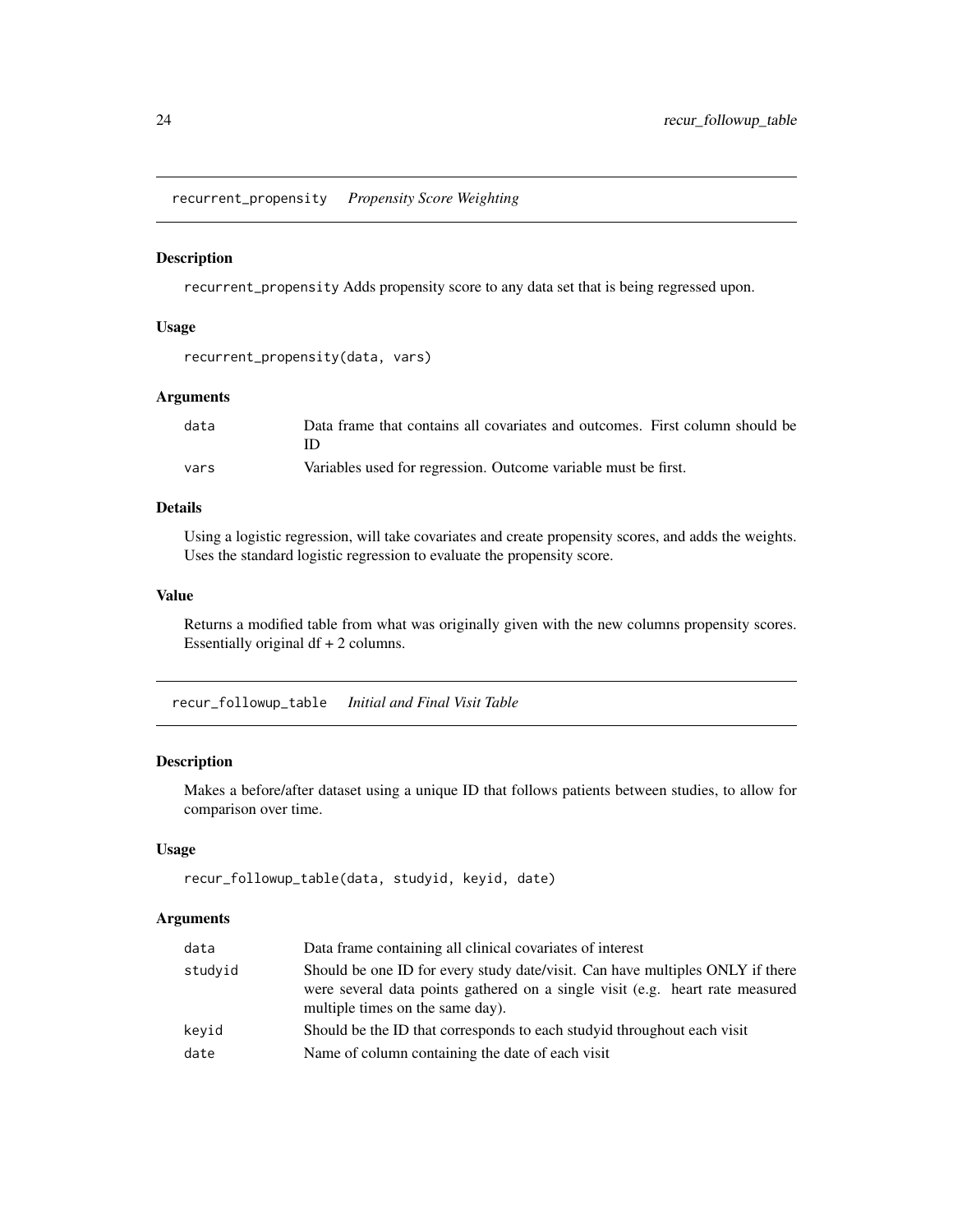## <span id="page-24-0"></span>Details

Currently functions by taking two input IDs, one being a ID that is the same between studies (a true key ID) and an ID that is unique to that study itself. It will arrange by dates, and and slice data into an initial visit and the most recent visit. Each row should have a KEY ID and a STUDY ID. The data is in a long format, such that the STUDY IDs are unique / not duplicated.

#### Value

Returns list of initial and most recent data sets. These can easily be merged after with any naming nomenclature as chosen, or with any merging keys as chosen (in case there are several merging variables, like keyid + hour of day for circadian data).

recur\_summary *Recurrent Event Summary Table by Group*

## Description

recur\_summary Creates a table with summary of recurrent events

#### Usage

```
recur_summary(data, covar)
```
#### Arguments

| data  | Recurrent event data in marginal format. There must be an ID column. Must |
|-------|---------------------------------------------------------------------------|
|       | merge in the covariate of interest into this data set.                    |
| covar | Name of covariate of interest to serve as grouping variable.              |

#### **Details**

This function allows for taking the output of [card::recur\\_survival\\_table](#page-0-0) marginal format repeat event data, and creates a summary table that describes the number of events by strata/event.

## Value

Summary table by grouping variable, can be placed into a latex environment with kableExtra. Assumes that death events may be present when most recent non-EVENT has status 1.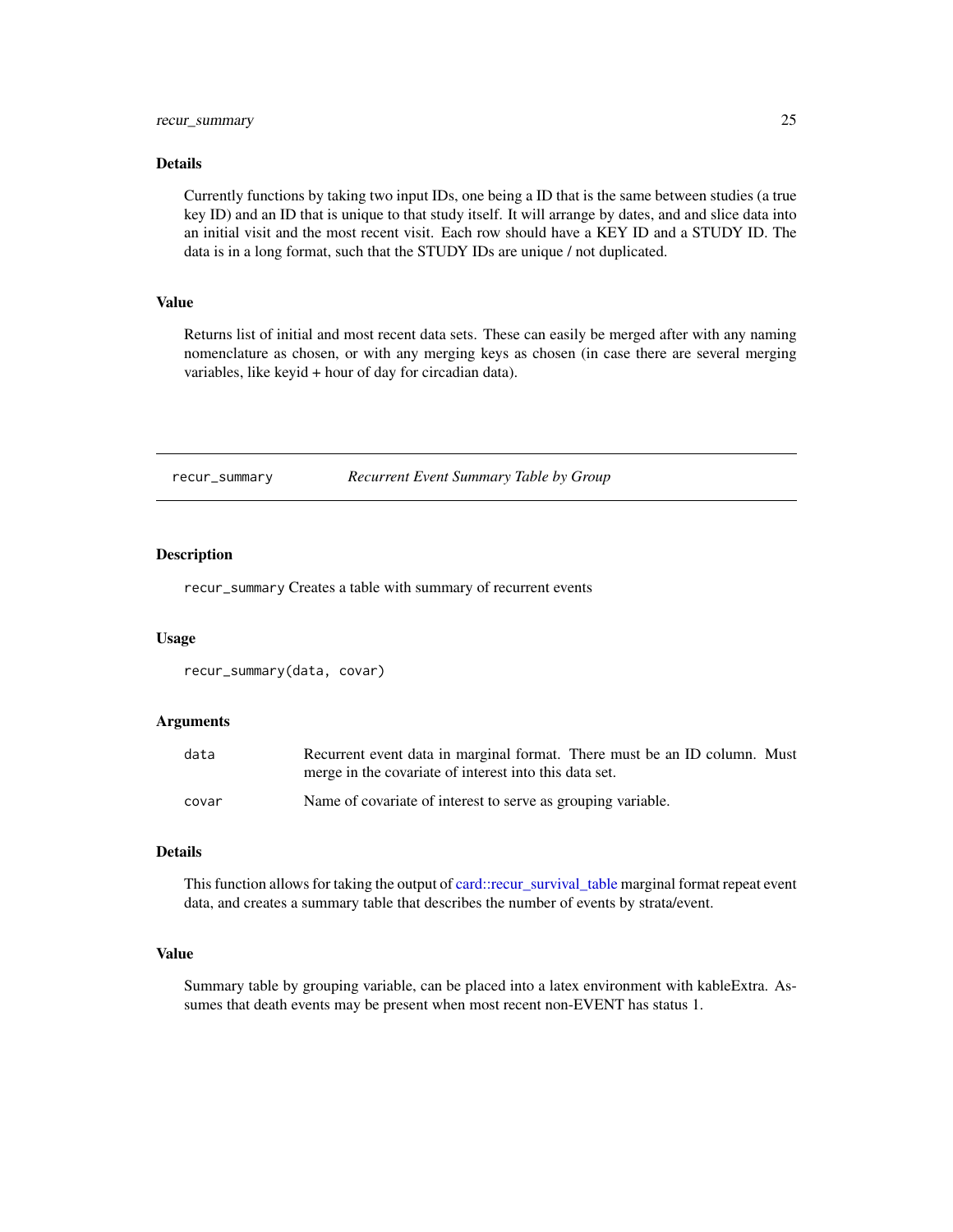<span id="page-25-0"></span>recur\_survival\_table *Recurrent Survival Data Format*

#### Description

Reformats recurrent event data (wide) into different models for survival analysis, but can also be used for simple survival analysis tables as well. Importantly, for large datasets, this function will show significant slow-down since it uses an intuitive approach on defining the datasets. Future iterations will create a vectorized approach that should provide performance speed-ups.

- For recurrent events, the final censoring event can include death, or can be ignored if its not considered a failure event.
- For simple survival analysis, death censoring should be left as NULL, and the event (e.g. "date\_of\_death"), should be used as a single event.dates parameter. The function will do the rest.

## Usage

```
recur_survival_table(
  data,
  id,
  first,
  last,
  event.dates,
  model.type,
  death = NULL
```
#### )

## Arguments

| data        | A dataframe containing the subsequent parameters                                                                                                                                             |
|-------------|----------------------------------------------------------------------------------------------------------------------------------------------------------------------------------------------|
| id          | Column in dataframe that contains unique IDs for each row                                                                                                                                    |
| first       | Column with left/enrollment dates                                                                                                                                                            |
| last        | Column with right/censoring time point, or last contact                                                                                                                                      |
| event.dates | Vector of columns that contain event dates                                                                                                                                                   |
| model.type  | Character/string = $c("marginal", "pwpt", "pwpgt")$                                                                                                                                          |
| death       | Column created for if death is known $(0 \text{ or } 1)$ , original data frame $(e.g. can)$<br>add column of zeroes PRN). Death defaults to null for intermediate calculations<br>otherwise. |

## Details

This function takes every data event date, and creates several types of recurrent event tables. It orders the data chronologically for repeat events. Currently does marginal and conditional A and B models. The large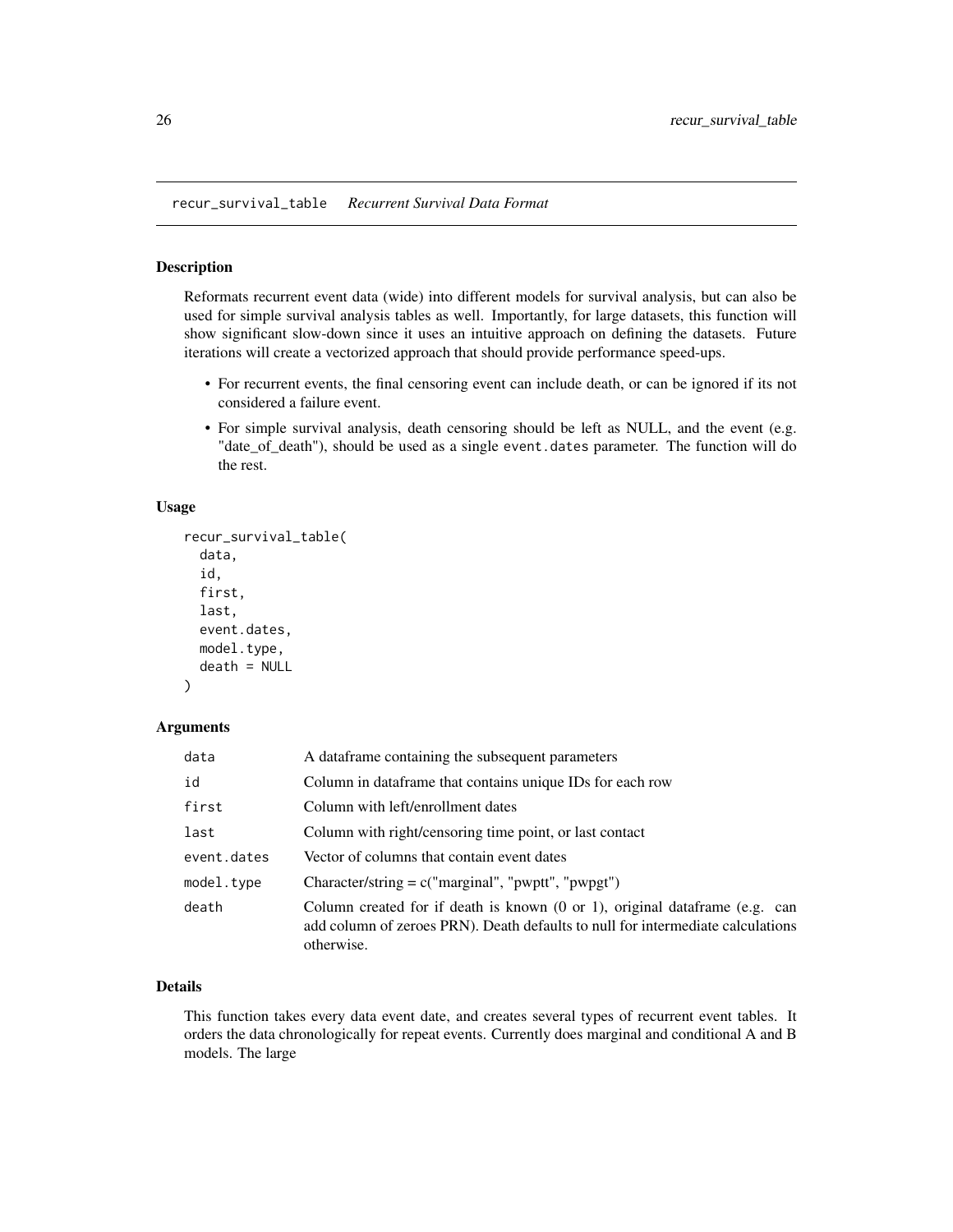## <span id="page-26-0"></span>tidy.cosinor 27

## Value

A data frame organized into a survival table format

#### Examples

```
# Data
data("mims")
# Parameters
id <- "patid"
first <- "first_visit_date_bl"
last <- "ldka"
event.dates <- c("mi_date_1", "mi_date_2", "mi_date_3")
model.type <- "marginal"
death <- "DEATH_CV_YN"
# Run analysis
tbl <- recur_survival_table(
  mims, id, first, last, event.dates, model.type, death
)
```
tidy.cosinor *Tidy a(n) cosinor object*

#### Description

Tidy summarizes information about the components of a cosinor model.

## Usage

```
## S3 method for class 'cosinor'
tidy(x, conf.int = FALSE, conf.level = 0.95, ...)
```
## Arguments

| X          | A cosinor object created by card:: cosinor()                                                                                                                       |
|------------|--------------------------------------------------------------------------------------------------------------------------------------------------------------------|
| conf.int   | Logical indicating whether or not to include confidence interval in tidied output                                                                                  |
| conf.level | The confidence level to use if $\text{conf} \cdot \text{int} = \text{TRUE}$ . Must be between 0 and 1, with<br>default to $0.95$ (the $95\%$ confidence interval). |
| .          | For extensibility                                                                                                                                                  |

## Details

cosinor objects do not necessarily have a T-statistic as the standard error is not based on a mean value, but form a joint-confidence interval. The standard error is generated using Taylor series expansion as the object is a subspecies of harmonic regressions.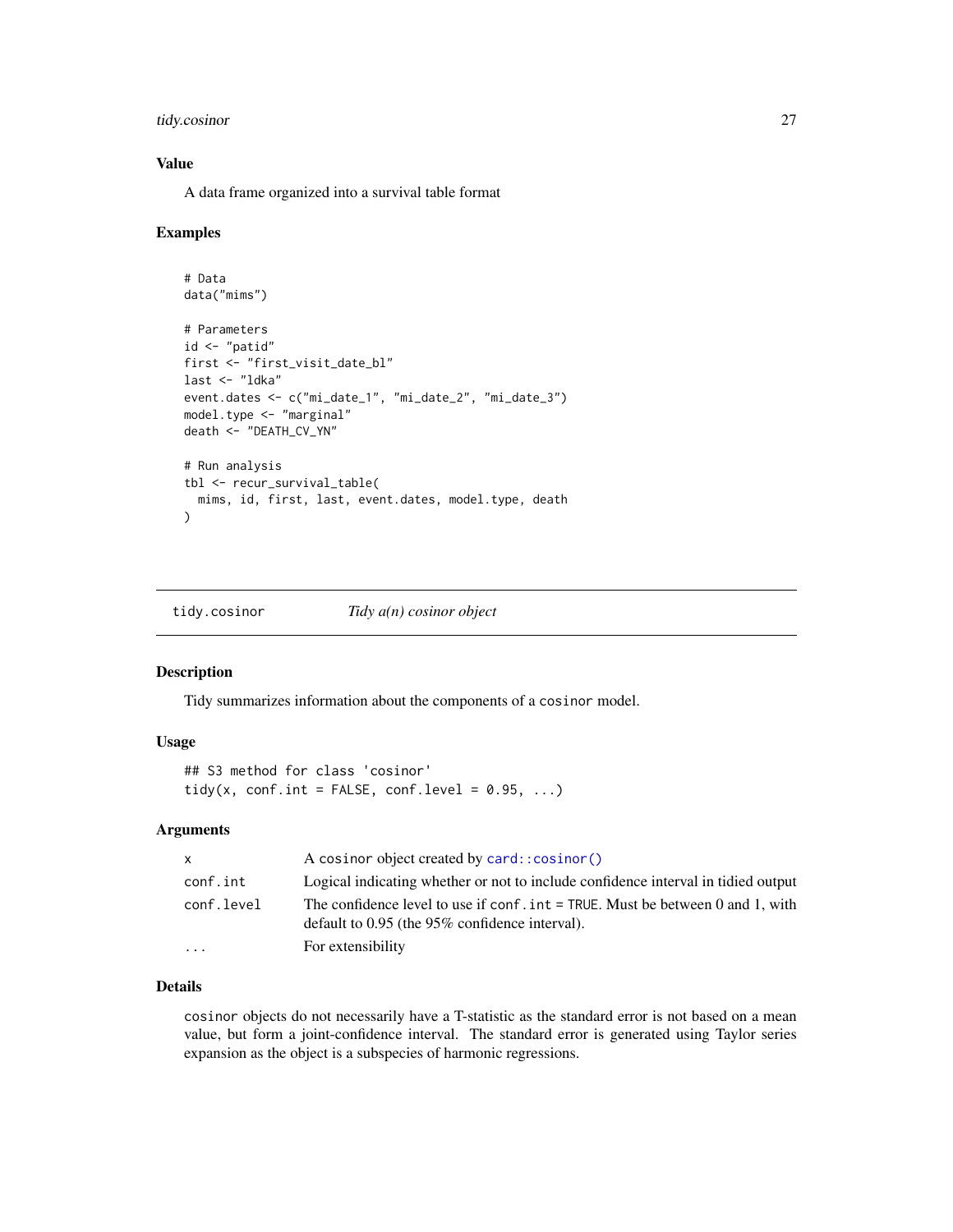## <span id="page-27-0"></span>Value

a tibble object

triplets *Hourly time series data with clinical covariates*

## Description

Clinical data is also available for visualization and comparison. Other HRV measures are used here for comparison and testing out functions.

## Usage

triplets

## Format

An tibble data frame

twins *Hourly time series data with clinical covariates*

## Description

Data is from an algorithm that generates a summary HRV measure using the Poincare phase-space plot, generated from kurtoses of the x and y axis. Clinical data is also available for visualization and comparison. There are repeat rows for each hour that Dyx was taken.

#### Usage

twins

## Format

An tibble data frame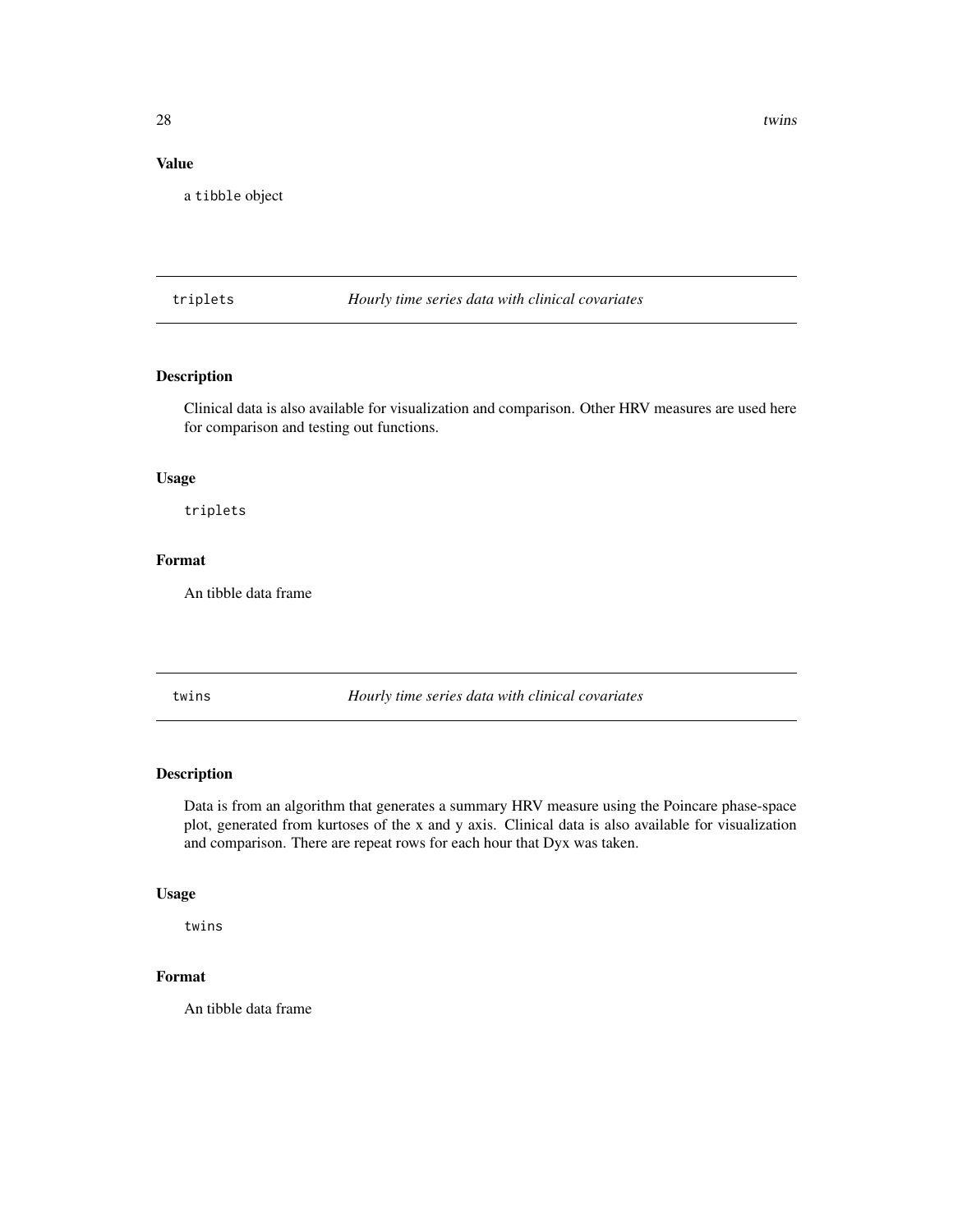<span id="page-28-0"></span>

This is a dataset from the archived/orphaned zipcode package.

## Usage

zipcode

## Format

A data frame with character vector zipcodes and latitude/longitude